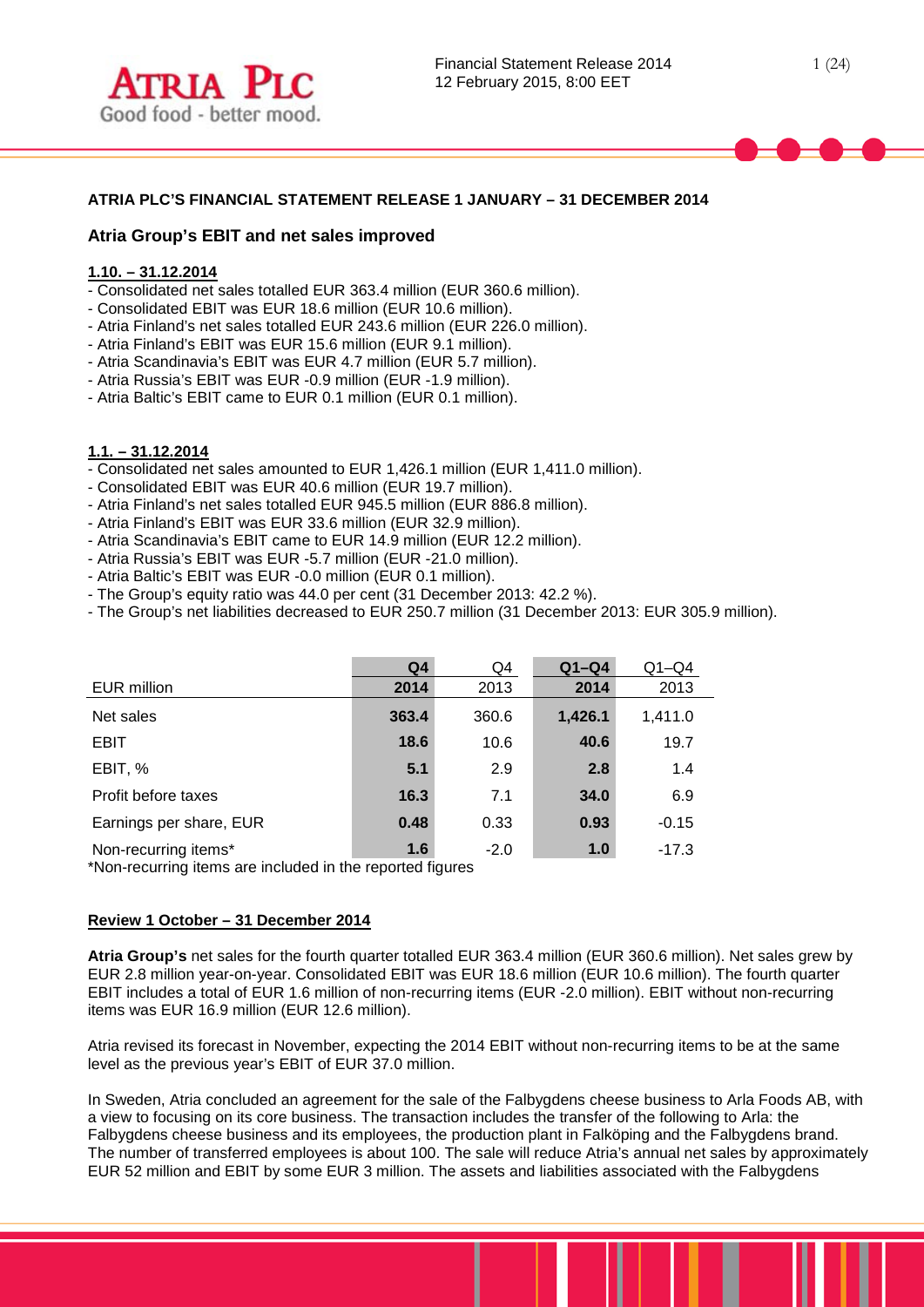

cheese business have been classified as assets held for sale. The deal is subject to the approval of the Swedish Competition Authority and Consumer Agency. On 15 December 2014, the Swedish Competition Authority announced its decision to carry out a phase two proceeding of the transaction.

**Atria Finland's** net sales for the fourth quarter totalled EUR 243.6 million (EUR 226.0 million), showing growth of EUR 17.6 million year-on-year. This increase was due to the consolidation of the operations acquired from Saarioinen into Atria, and poultry feed sales. EBIT amounted to EUR 15.6 million (EUR 9.1 million). EBIT contains a refund of a tax-like payment in the amount of EUR 1.2 million as a non-recurring item. The increase in comparable EBIT was due to improved cost management and higher average sales prices year-on-year. The integration of the operations in Jyväskylä and Sahalahti into Atria's production processes went well and enhanced productivity.

**Atria Scandinavia's** net sales for the fourth quarter totalled EUR 94.9 million (EUR 102.9 million). At comparable exchange rates, net sales fell by 4.1 per cent year-on-year. This was due to the poor performance of the food market and an increase in the market share of private labels. EBIT for the fourth quarter amounted to EUR 4.7 million (EUR 5.7 million). EBIT was reduced by lower sales volumes.

**Atria Russia's** net sales for the fourth quarter amounted to EUR 22.3 million (EUR 30.6 million). At comparable exchange rates, net sales remained stable year-on-year. EBIT was EUR -0.9 million (EUR -1.9 million). EBIT without non-recurring items fell due to a significant increase in raw material prices. In late 2013, Atria launched an efficiency improvement programme and decided to discontinue industrial production and the operation of the logistics unit in Moscow by the end of 2014. As part of the programme, Atria has sold the real estate company in Moscow for EUR 12 million. A positive effect of EUR 0.5 million on earnings was recorded for the sale of the real estate and the reorganisation of operations. The results for the comparative period contain a non-recurring cost of EUR 2.0 million.

**Atria Baltic's** net sales for the fourth quarter amounted to EUR 8.5 million (EUR 7.9 million). EBIT was EUR 0.1 million (EUR 0.1 million). Oversupply in the European meat market decreased pork prices towards the end of the year, affecting the ability of primary production to make a profit. In the retail sector, Atria brands increased their market share, particularly in consumer-packed meat.

## **Review 1 January – 31 December 2014**

**Atria Group's** net sales for the review period totalled EUR 1,426.1 million (EUR 1,411.0 million). Net sales grew by EUR 15.1 million year-on-year. EBIT amounted to EUR 40.6 million (EUR 19.7 million). EBIT without nonrecurring items came to EUR 39.6 million (EUR 37.0 million).

Atria lowered its EBIT forecast in April: the company expected the 2014 EBIT without non-recurring items to be clearly lower than the previous year's EBIT of EUR 37.0 million. Atria revised its forecast in November, expecting the 2014 EBIT without non-recurring items to be at the same level as the previous year's EBIT of EUR 37.0 million. Rapid changes in the global meat market situation affected business predictability in 2014. The reasons that led to the imbalance in the meat market included Russia's import ban on EU meat and the decrease in the market price of pork in Europe. Predictability was further complicated by Atria's exposure to high volatility in the value of the Russian rouble.

Atria's share of the income from joint ventures and associates for January–December was EUR 6.2 million (EUR 2.3 million). A joint venture of Atria, the Finnish Meat Research Institute LTK Co-operative, sold its subsidiary Maustepalvelu Oy. LTK recorded a profit for the sale, of which EUR 7.3 million was paid to Atria as a dividend.

Atria acquired Saarioinen Oy's procurement, slaughtering and cutting operations for beef, pork and chicken. The operations were consolidated into Atria as of 1 February 2014. The purchase price was EUR 29.2 million. In addition, EUR 4.2 million was paid for receivables from producers.

Investments in 2014 totalled EUR 62.7 million (EUR 41.1 million). During the review period, the Group's free cash flow (operating cash flow - cash flow from investments) was EUR 44.3 million (EUR 54.1 million) and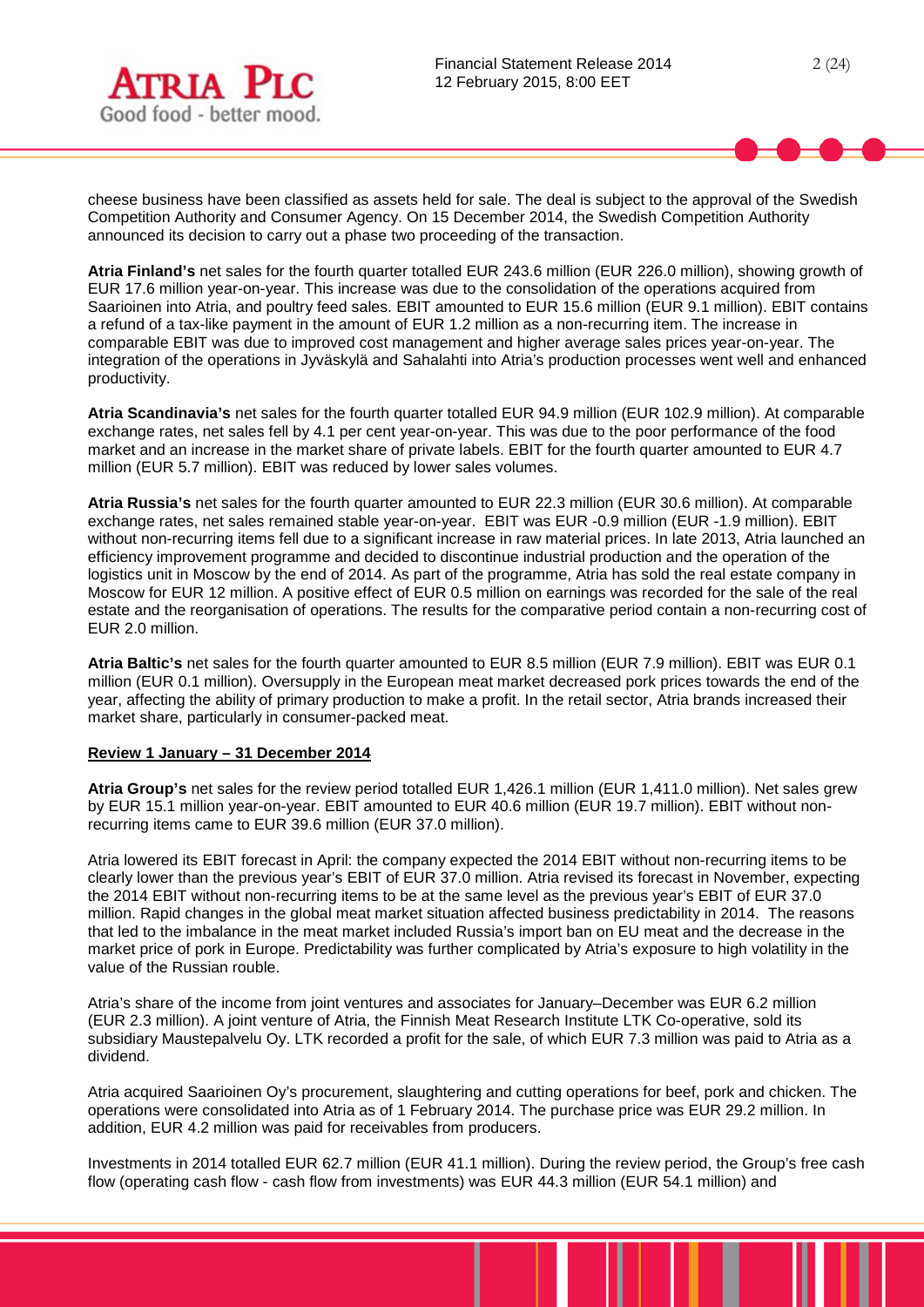net liabilities decreased to EUR 250.7 million (31 December 2013: EUR 305.9 million).

**Atria Finland's** net sales for January–December totalled EUR 945.5 million (EUR 886.8 million). This increase was due to the consolidation of the operations acquired from Saarioinen as of the beginning of February and the launch of poultry feed sales at the beginning of the year. EBIT for the year amounted to EUR 33.6 million (EUR 32.9 million). EBIT includes EUR 0.8 million of non-recurring costs related to the takeover of the operations acquired from Saarioinen. EBIT also includes a profit of EUR 0.6 million from the sale of real estate company shares and a refund of a tax-like payment in the amount of EUR 1.2 million as a non-recurring item. EBIT for the comparative period contains EUR 1.1 million of non-recurring profit. The increase in EBIT was due to improved cost-efficiency and higher average sales prices year-on-year. The sale of Food Service products increased steadily over the course of the year. Retail sales fell short of the previous year's figures. Raw material prices were lower than in the year before.

**Atria Scandinavia's** net sales for January–December totalled EUR 371.9 million (EUR 395.0 million). At comparable exchange rates, net sales fell by 1.9 per cent year-on-year. A decline in meat consumption and the strengthening of the market shares of private labels were the key reasons for the decrease in Atria Scandinavia's net sales in 2014. EBIT for the year amounted to EUR 14.9 million (EUR 12.2 million). This increase was the result of improved cost-efficiency in the supply chain and more stable raw material prices.

**Atria Russia's** net sales for January–December totalled EUR 98.8 million (EUR 121.5 million), representing a drop of EUR 22.7 million. At a comparable exchange rates, net sales fell by EUR 3.1 million year-on-year. This decrease in comparable net sales was due to the discontinuation of primary production in late 2013. EBIT for the year amounted to EUR -5.7 million (EUR -21.0 million). In late 2013, Atria launched an efficiency improvement programme and decided to discontinue industrial production and the operation of the logistics unit in Moscow by the end of 2014. As part of the programme, Atria has sold the real estate company in Moscow for EUR 12 million. A positive effect of EUR 0.5 million on earnings was recorded for the sale of the real estate and the reorganisation of operations. EBIT for the comparative period includes EUR 17.4 million of non-recurring costs. EBIT for the year without non-recurring items amounted to EUR -6.2 million (EUR -3.5 million). EBIT was reduced by an increase in raw material prices and the weakening of consumers' purchasing power. Production cost-efficiency has improved from the previous year.

**Atria Baltic's** net sales for January–December totalled EUR 34.5 million (EUR 32.9 million). EBIT for the year amounted to EUR -0.0 million (EUR 0.1 million). EBIT without non-recurring items was EUR 0.3 million (EUR 0.1 million). In June, Atria sold a factory located in Vilnius, Lithuania. The deal resulted in a non-recurring sales loss of EUR 0.4 million.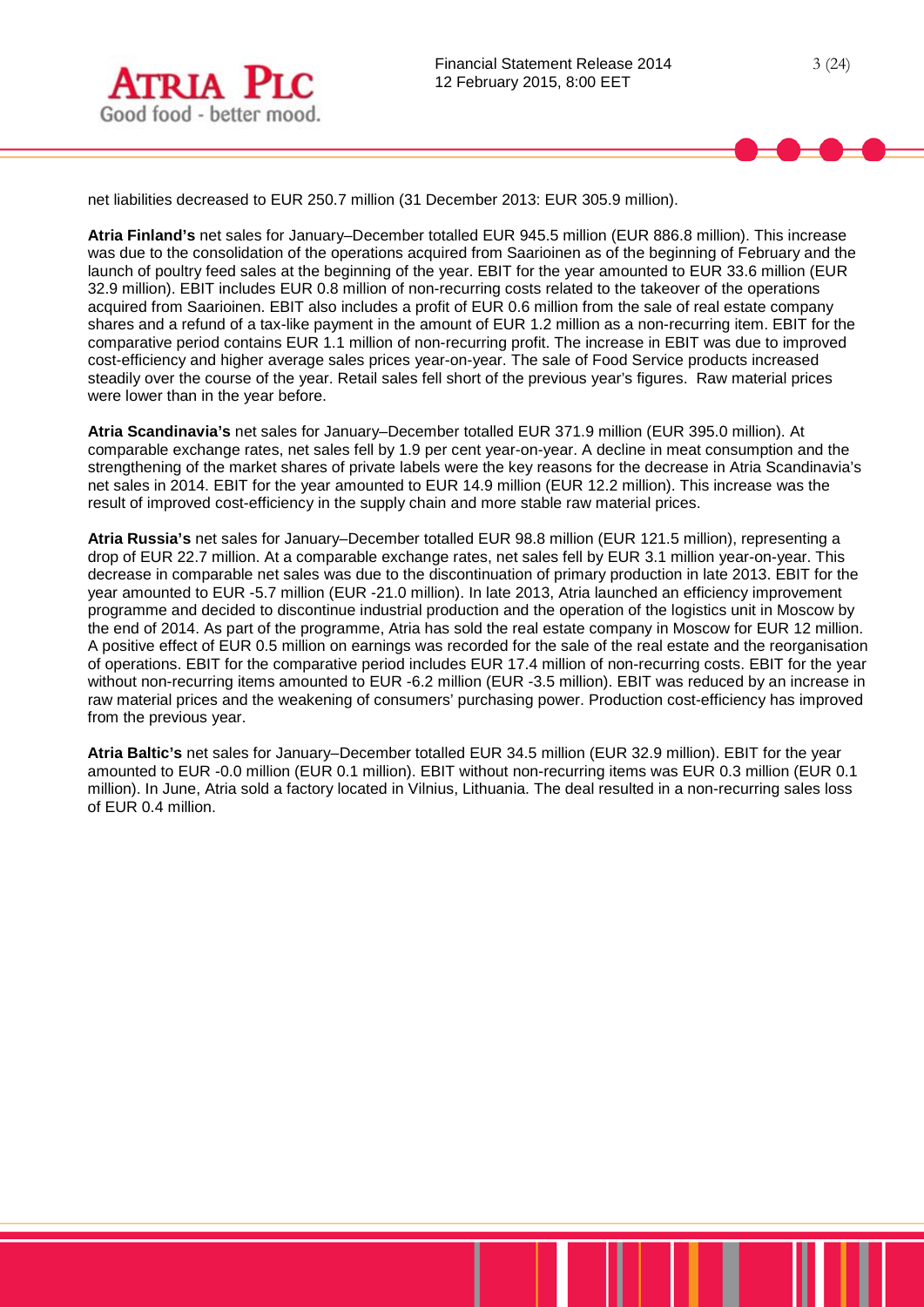## **Atria Finland 1 January – 31 December 2014**

|                      | Q <sub>4</sub> | Q4    | $Q1-Q4$ | $Q1-Q4$ |
|----------------------|----------------|-------|---------|---------|
| EUR million          | 2014           | 2013  | 2014    | 2013    |
| Net sales            | 243.6          | 226.0 | 945.5   | 886.8   |
| <b>EBIT</b>          | 15.6           | 9.1   | 33.6    | 32.9    |
| EBIT, %              | 6.4            | 4.0   | 3.6     | 3.7     |
| Non-recurring items* | 1.2            | 0.0   | 0.9     | 1.1     |

\*Non-recurring items are included in the reported EBIT

**Atria Finland's** net sales for the fourth quarter totalled EUR 243.6 million (EUR 226.0 million), showing growth of EUR 17.6 million year-on-year. This increase was due to the consolidation of the operations acquired from Saarioinen into Atria, and poultry feed sales. EBIT amounted to EUR 15.6 million (EUR 9.1 million). EBIT contains a refund of a tax-like payment in the amount of EUR 1.2 million as a non-recurring item. The increase in comparable EBIT was due to improved cost management and higher average sales prices. The integration of the operations in Jyväskylä and Sahalahti into Atria's production processes went well and enhanced productivity.

**Net sales for the year** amounted to EUR 945.5 million (EUR 886.8 million). This increase was due to the consolidation of the operations acquired from Saarioinen as of the beginning of February and the launch of poultry feed sales at the beginning of the year. EBIT for the year amounted to EUR 33.6 million (EUR 32.9 million). EBIT includes EUR 0.8 million of non-recurring costs related to the takeover of the operations acquired from Saarioinen. EBIT also includes a profit of EUR 0.6 million from the sale of real estate company shares and a refund of a tax-like payment in the amount of EUR 1.2 million as a non-recurring item. EBIT for the comparative period contains EUR 1.1 million of non-recurring profit. The increase in EBIT was due to improved cost-efficiency and higher average sales prices. The sale of Food Service products increased steadily over the course of the year. Retail sales fell short of the previous year's figures. Raw material prices were lower than in the year before.

In the fourth quarter, the total market for the product groups represented by Atria (meat, poultry, cold cuts, sausages and convenience food) perked up compared to the previous quarters. Atria's supplier share in October–December was 25 per cent (Source: Atria).

Atria acquired Saarioinen's procurement, slaughtering and cutting operations for beef, pork and chicken. The operations were consolidated into Atria as of 1 February 2014. The purchase price was EUR 29.2 million. In addition, EUR 4.2 million was paid for receivables from producers.

At the end of February, Atria launched a project to improve the profitability of Atria Finland's beef and pork production and to increase efficiency at Atria's Jyväskylä plant. Employer–employee negotiations were completed on 24 April 2014. By eliminating overlaps and improving productivity, Atria will achieve annual savings of around EUR 5 million. The cost savings will be fully realised as of the beginning of 2015. This means a reduction of 59 person-years.

In May, Saarioinen Oy terminated an agreement concerning meat packing at the Jyväskylä production plant as of 1 February 2015. Negotiations with the personnel on the adjustment of operations were initiated in May and completed on 23 July 2014. As a result of the negotiations, 48 of the Jyväskylä plant's employees were laid off. All laid-off employees were offered a job at Atria's other plants.

At the beginning of December, Atria launched a programme to improve the efficiency of pig slaughtering at the Nurmo production plant. Slaughtering capacity will be adjusted to correspond to the market situation. Negotiations with the personnel for the adjustment of the operations have been completed. As a result, capacity will be reduced over the course of 2015 by means of temporary lay-offs amounting to no more than 25 person-years. The lay-offs will be implemented by introducing four-day working weeks. The lay-offs affect 120 employees at the pig slaughterhouse in Nurmo.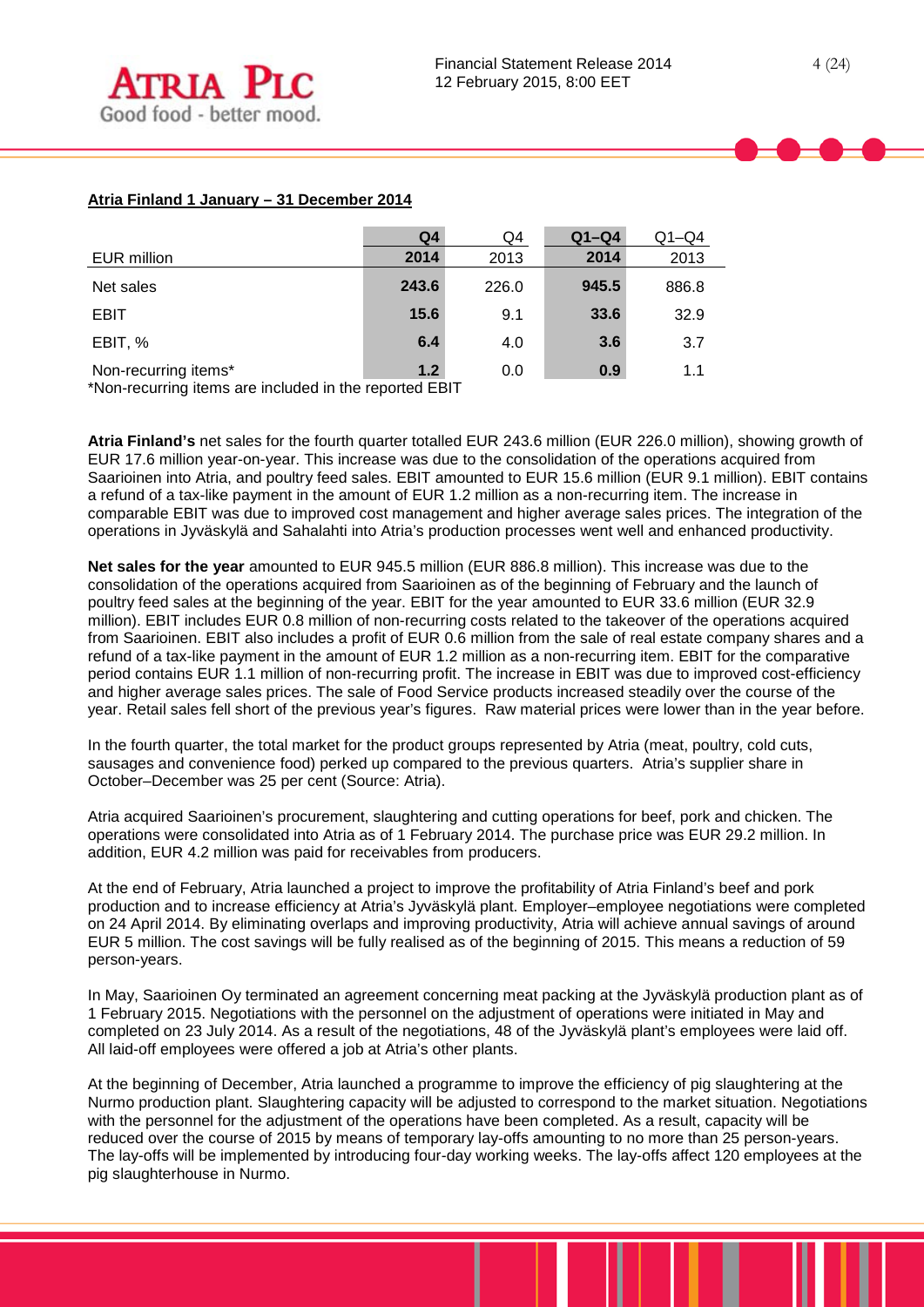

The projects in Atria's Handprint programme progressed according to plan. For Christmas, Atria launched traceable Christmas hams, with the name of the producer farm indicated on the packaging. This reinforces Atria's policy of openness and transparency in meat production and delivery.

## **Atria Scandinavia 1 January – 31 December 2014**

|                      | Q4   | Q4    | $Q1-Q4$ | $Q1 - Q4$ |
|----------------------|------|-------|---------|-----------|
| EUR million          | 2014 | 2013  | 2014    | 2013      |
| Net sales            | 94.9 | 102.9 | 371.9   | 395.0     |
| <b>EBIT</b>          | 4.7  | 5.7   | 14.9    | 12.2      |
| EBIT, %              | 5.0  | 5.6   | 4.0     | 3.1       |
| Non-recurring items* | 0.0  | 0.0   | 0.0     | $-1.0$    |

\*Non-recurring items are included in the reported EBIT

**Atria Scandinavia's** net sales for the fourth quarter totalled EUR 94.9 million (EUR 102.9 million). At comparable exchange rates, net sales fell by 4.1 per cent year-on-year. This was due to the poor performance of the food market and an increase in the market share of private labels. EBIT for the fourth quarter amounted to EUR 4.7 million (EUR 5.7 million). EBIT was reduced by lower sales volumes.

**Net sales for the year** amounted to EUR 371.9 million (EUR 395.0 million). At comparable exchange rates, net sales fell by 1.9 per cent year-on-year. A decline in meat consumption and the strengthening of the market shares of private labels were the key reasons for the decrease in Atria Scandinavia's net sales in 2014. EBIT for the year amounted to EUR 14.9 million (EUR 12.2 million). This increase was the result of improved cost-efficiency in the supply chain and more stable raw material prices.

In Sweden, Atria concluded an agreement for the sale of the Falbygdens cheese business to Arla Foods AB, with a view to focusing on its core business. The transaction includes the transfer of the following to Arla: the Falbygdens cheese business and its employees, the production plant in Falköping and the Falbygdens brand. The number of transferred employees is about 100. The sale will reduce Atria's annual net sales by approximately EUR 52 million and EBIT by some EUR 3 million. The assets and liabilities associated with the Falbygdens cheese business have been classified as assets held for sale. The deal is subject to the approval of the Swedish Competition Authority and Consumer Agency. On 15 December 2014, the Swedish Competition Authority announced its decision to carry out a phase two proceeding of the transaction.

The total market for cold cuts and sausages in Swedish retail trade declined by 4 per cent in 2014 (Source: AC Nielsen). The share of private labels in the Swedish retail sector has continued to grow. In Denmark, Atria's 3- Stjernet brand has improved its market share slightly (Source: AC Nielsen).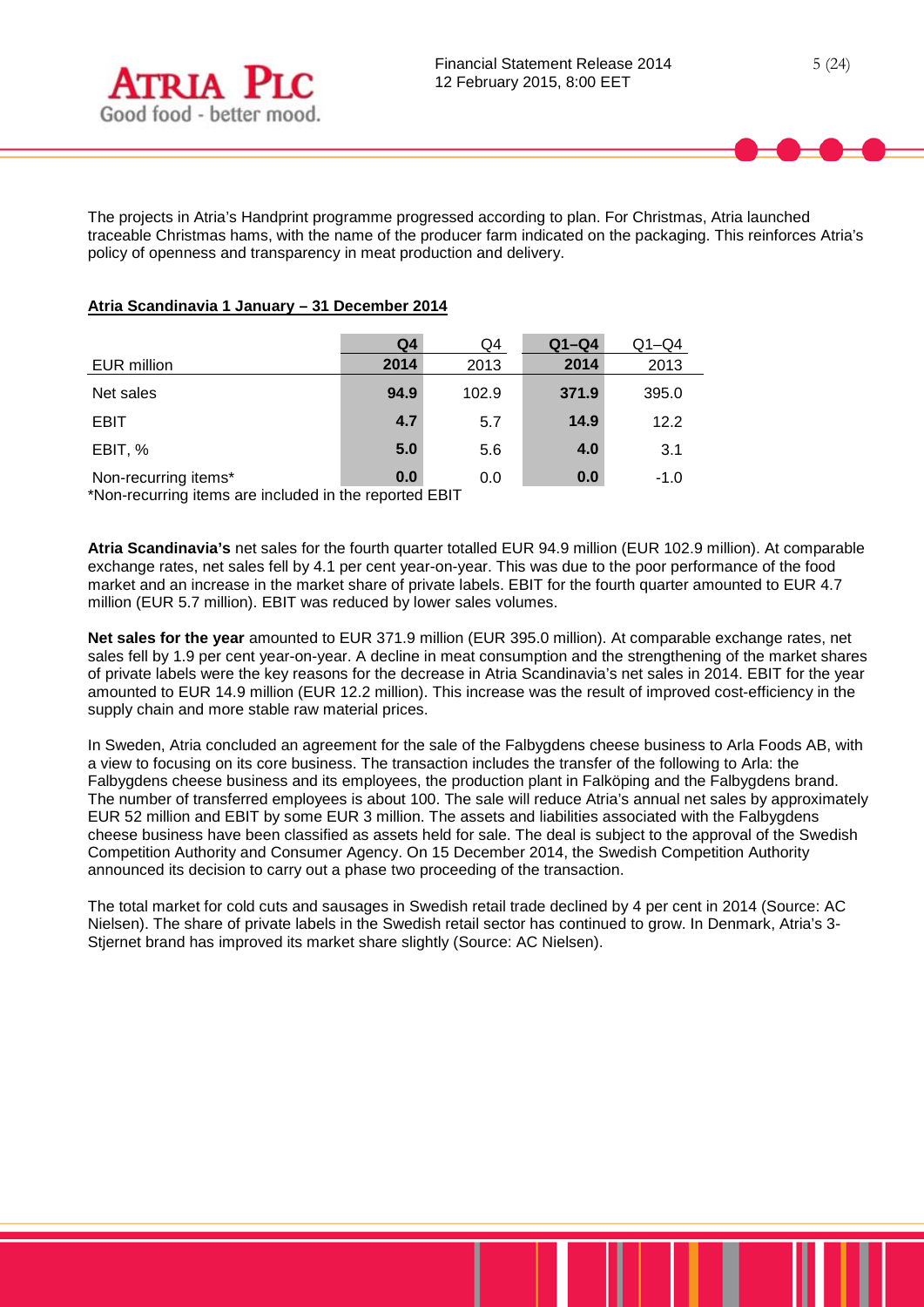## **Atria Russia 1 January – 31 December 2014**

|                      | Q <sub>4</sub> | Q4     | $Q1-Q4$ | $Q1 - Q4$ |
|----------------------|----------------|--------|---------|-----------|
| EUR million          | 2014           | 2013   | 2014    | 2013      |
| Net sales            | 22.3           | 30.6   | 98.8    | 121.5     |
| <b>EBIT</b>          | $-0.9$         | $-1.9$ | $-5.7$  | $-21.0$   |
| EBIT, %              | $-4.2$         | $-6.0$ | $-5.8$  | $-17.3$   |
| Non-recurring items* | 0.5            | $-2.0$ | 0.5     | $-17.4$   |

\*Non-recurring items are included in the reported EBIT

**Atria Russia's** net sales for the fourth quarter amounted to EUR 22.3 million (EUR 30.6 million). At comparable exchange rates, net sales remained stable year-on-year. EBIT was EUR -0.9 million (EUR -1.9 million). EBIT without non-recurring items fell due to a significant increase in raw material prices. In late 2013, Atria launched an efficiency improvement programme and decided to discontinue industrial production and the operation of the logistics unit in Moscow by the end of 2014. As part of the programme, Atria has sold the real estate company in Moscow for EUR 12 million. A positive effect of EUR 0.5 million on earnings was recorded for the sale of the real estate and the reorganisation of operations. The results for the comparative period contain a non-recurring cost of EUR 2.0 million.

**Net sales for January–December** amounted to EUR 98.8 million (EUR 121.5 million), representing a drop of EUR 22.7 million. At a comparable exchange rates, net sales fell by EUR 3.1 million year-on-year. This decrease in comparable net sales was due to the discontinuation of primary production in late 2013. EBIT for the year amounted to EUR -5.7 million (EUR -21.0 million). In late 2013, Atria launched an efficiency improvement programme and decided to discontinue industrial production and the operation of the logistics unit in Moscow by the end of 2014. As part of the programme, Atria has sold the real estate company in Moscow for EUR 12 million. A positive effect of EUR 0.5 million on earnings was recorded for the sale of the real estate and the reorganisation of operations. EBIT for the comparative period includes EUR 17.4 million of non-recurring costs. EBIT for the year without non-recurring items amounted to EUR -6.2 million (EUR -3.5 million). EBIT was reduced by an increase in raw material prices and the weakening of consumers' purchasing power. Production cost-efficiency has improved from the previous year. Atria has adjusted its operations in the difficult market conditions by increasing the use of local raw materials and launching more affordable products.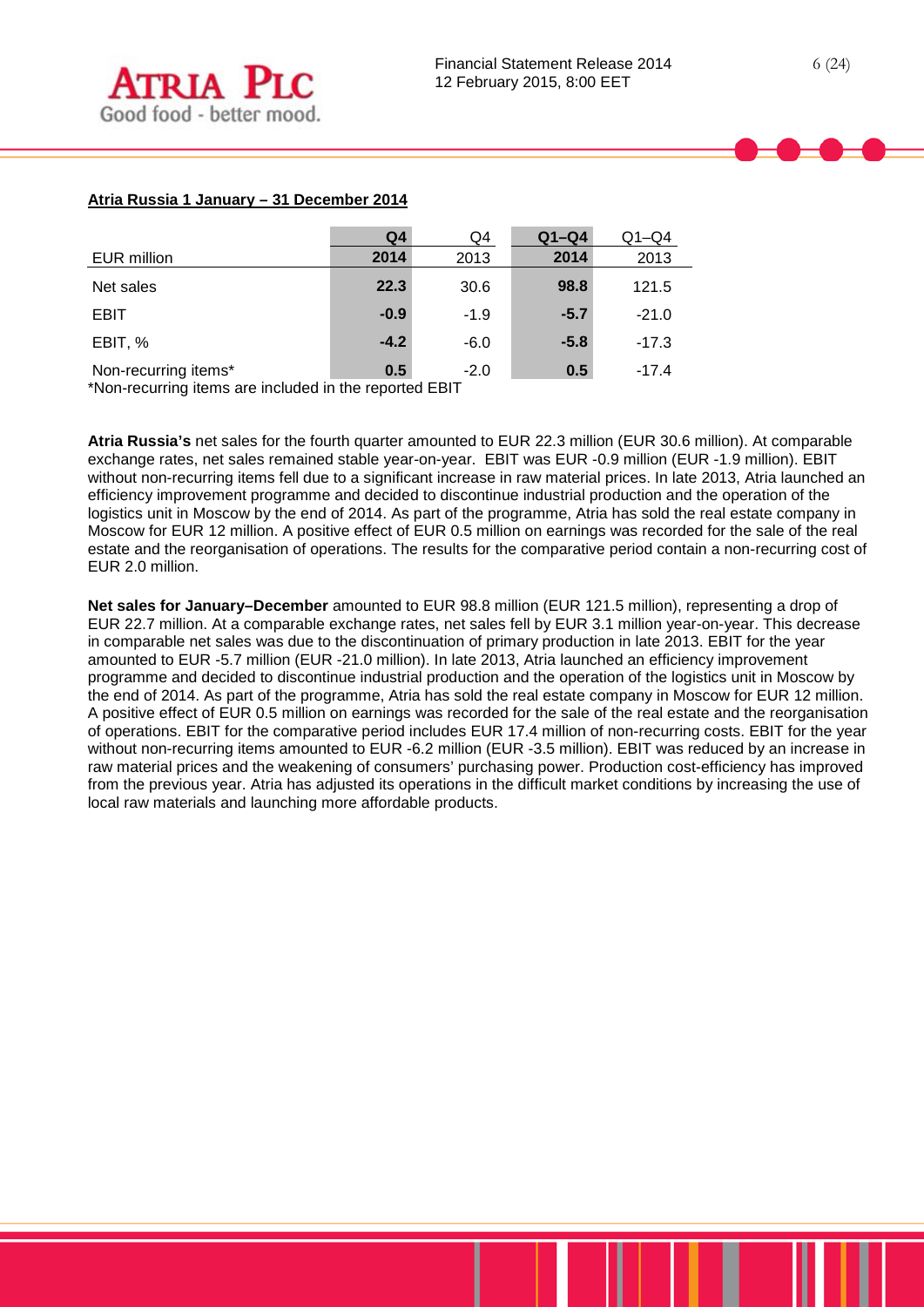## **Atria Baltic 1 January – 31 December 2014**

|                                                                                                                   | Q <sub>4</sub> | Q4   | $Q1-Q4$ | $Q1 - Q4$ |
|-------------------------------------------------------------------------------------------------------------------|----------------|------|---------|-----------|
| <b>EUR</b> million                                                                                                | 2014           | 2013 | 2014    | 2013      |
| Net sales                                                                                                         | 8.5            | 7.9  | 34.5    | 32.9      |
| <b>EBIT</b>                                                                                                       | 0.1            | 0.1  | $-0.0$  | 0.1       |
| EBIT, %                                                                                                           | 1.5            | 1.6  | $-0.1$  | 0.2       |
| Non-recurring items*<br>48. In the contract of the contract of the first theory of the contract of $\blacksquare$ | 0.0            | 0.0  | $-0.4$  | 0.0       |

\*Non-recurring items are included in the reported EBIT

**Atria Baltic's** net sales for the fourth quarter amounted to EUR 8.5 million (EUR 7.9 million). EBIT amounted to EUR 0.1 million (EUR 0.1 million). Oversupply in the European meat market decreased pork prices towards the end of the year, affecting the ability of primary production to make a profit. In the retail sector, Atria brands increased their market share, particularly in consumer-packed meat.

**Net sales for the year** amounted to EUR 34.5 million (EUR 32.9 million). EBIT for the year amounted to EUR -0.0 million (EUR 0.1 million). EBIT without non-recurring items was EUR 0.3 million (EUR 0.1 million). In June, Atria sold a factory located in Vilnius, Lithuania. The deal resulted in a non-recurring sales loss of EUR 0.4 million.

Particularly towards the end of the year, Atria managed to strengthen the total market share of the product groups it represents by 9 per cent in terms of value, compared to the corresponding period last year (Source: AC Nielsen). Atria's meat processing volume has grown steadily. A project to modernise the cutting department was started at the Valga plant in the fourth quarter. African swine fever detected in the Estonian wild boar population has not spread to production pig farms. Atria has stepped up disease prevention measures at its production pig farms and tightened the hygiene guidelines for farm workers.

## **Financing, cash flow, investments, equity ratio**

During the period under review, the Group's free cash flow (operating cash flow - cash flow from investments) was EUR 44.3 million (EUR 54.1 million). The Group's gross investments in 2014 totalled EUR 62.7 million (EUR 41.1 million). Interest-bearing net liabilities decreased to EUR 250.7 million (EUR 305.9 million), down by EUR 55.2 million since the turn of the year. The equity ratio was 44.0 per cent (31 December 2013: 42,2 %). Translation differences in the consolidated statement of comprehensive income increased in the fourth quarter, particularly due to the high volatility of the Russian rouble.

In September, Atria discontinued a committed credit facility of EUR 40 million due in September 2017. On 31 December 2014, the Group had undrawn committed credit facilities worth EUR 110.6 million (31 December 2013: EUR 148.2 million). The average maturity of loans and committed credit facilities at the end of the period under review was 3 years (31 December 2013: 3 years 4 months).

## **Events after the period under review**

At the beginning of January 2015, Atria decided to invest approximately EUR 36 million in expanding and modernising its pig cutting plant in Nurmo, Finland. New production facilities will be built next to the old plant, and the existing production facilities will be renovated and automated using the latest production technology. The new production facilities will measure around  $4,500 \text{ m}^2$ .

The investment will substantially raise the pig cutting plant's productivity and profitability: it is expected to generate annual cost savings of some EUR 8 million in the pig cutting plant's operations. Statutory employeremployee negotiations concerning the investment project were initiated immediately. The expected duration of the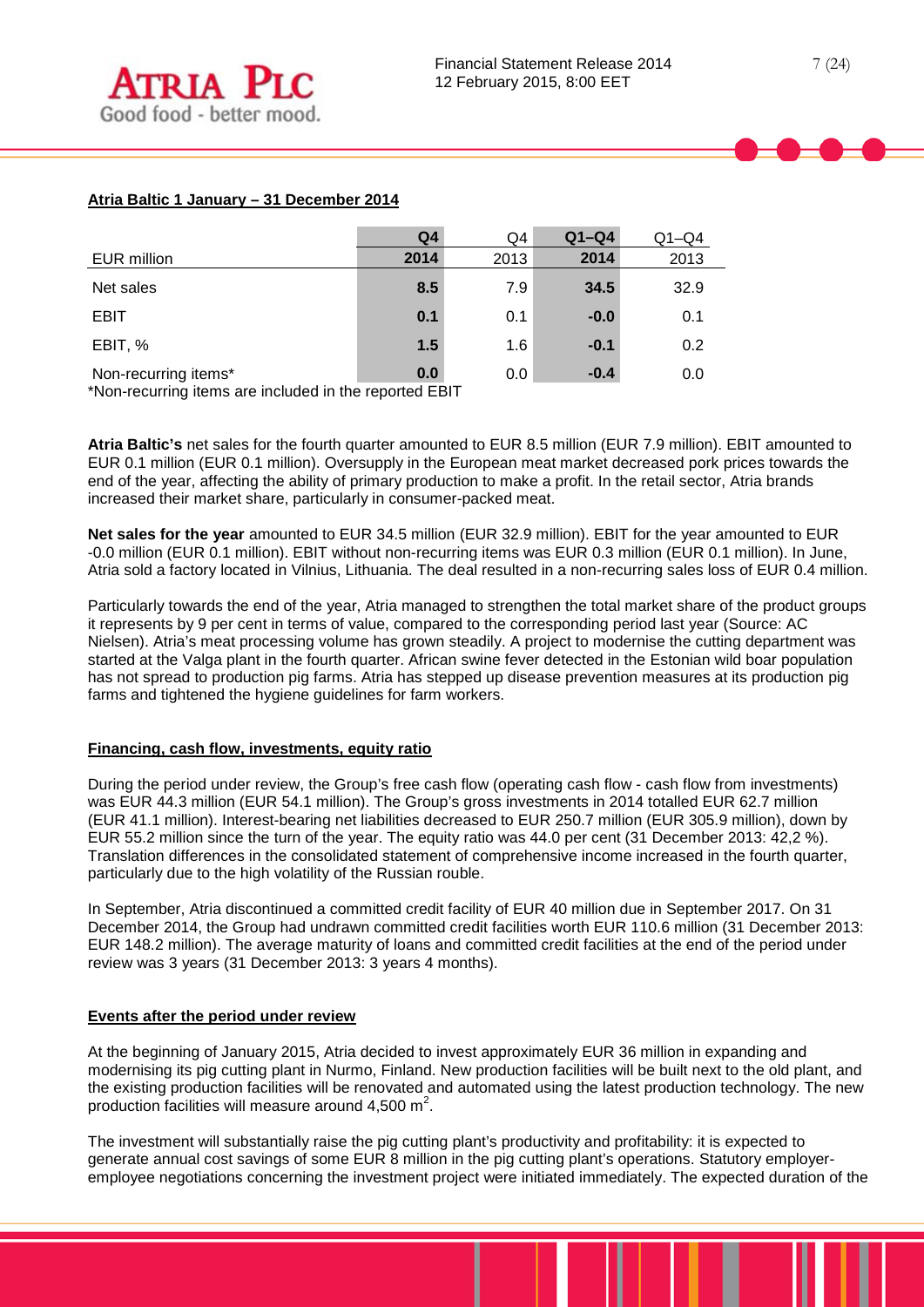



project is about two years, over the course of which the needs for reducing and relocating personnel will be specified. It is estimated that personnel will need to be reduced by no more than 80 person-years.

#### **Average number of personnel (FTE)**

The Group had an average of 4,715 (4,669) employees during the period.

Personnel by business area:

| Atria Finland     | 2,376 (2,146)     |
|-------------------|-------------------|
| Atria Scandinavia | $1,014$ $(1,050)$ |
| Atria Russia      | $1,004$ $(1,151)$ |
| Atria Baltic      | 321 (322)         |

#### **Incentive schemes for management**

#### **Long-term incentive plan**

Atria's long-term incentive plan includes an earning period consisting of three year-long periods.

The 2012–2014 earning period ended on 31 December 2014. The compensation earned in an earning period is determined after the period is over based on progress against set targets. Payments from the 2012–2014 earning period were based on the Group's earnings per share (EPS). The plan covered about 40 people.

All payments from the earning period to be implemented in 2015–2017 will be based on the Group's earnings per share (EPS) excluding non-recurring items. Bonuses earned during the period will be paid in instalments in the coming years. Cash rewards payable under the plan for the entire 2015–2017 earning period are capped at EUR 4.5 million. The plan will expire on 31 December 2017, and it covers a maximum of 45 people.

#### **Short-term incentive plan**

The maximum amount of merit pay under the short-term incentive plan is 35 to 50 per cent of the annual salary, depending on the effect on the results and the level of competence required to perform the duties. The criteria in the merit pay scheme are the performance requirements and working capital at Group level and in the area of responsibility of the person concerned. In addition to the CEO and other members of the Management Team, Atria Plc's merit pay scheme covers approximately 40 people.

#### **Business risks in the period under review and short-term risks**

In the period under review, Atria was exposed to high volatility in the value of the Russian rouble and to the effects of Russia's import ban on EU meat. The impact was felt in raw material prices and consumer behaviour and, consequently, in Atria Russia's net sales, EBIT and net result. Atria implemented the following risk management measures: increasing the use of local raw materials, adjusting operations in Russia and passing on higher raw material costs to sales prices. Atria's exposure to these risks will continue in 2015.

Animal disease risk has increased during the financial year, due to the case of African swine fever detected in a wild boar in Estonia. The disease has not spread to production pig farms. Atria has stepped up disease prevention measures at its production pig farms and tightened the hygiene guidelines for farm workers.

The global meat market situation was imbalanced in the period under review, and the market price of pork remained low in Europe. This risk is managed by means of centralised control of meat purchasing and price variation clauses for raw material. To hedge against currency risks associated with raw material procurement, Atria actively uses currency derivatives in line with the Group's currency risk policy.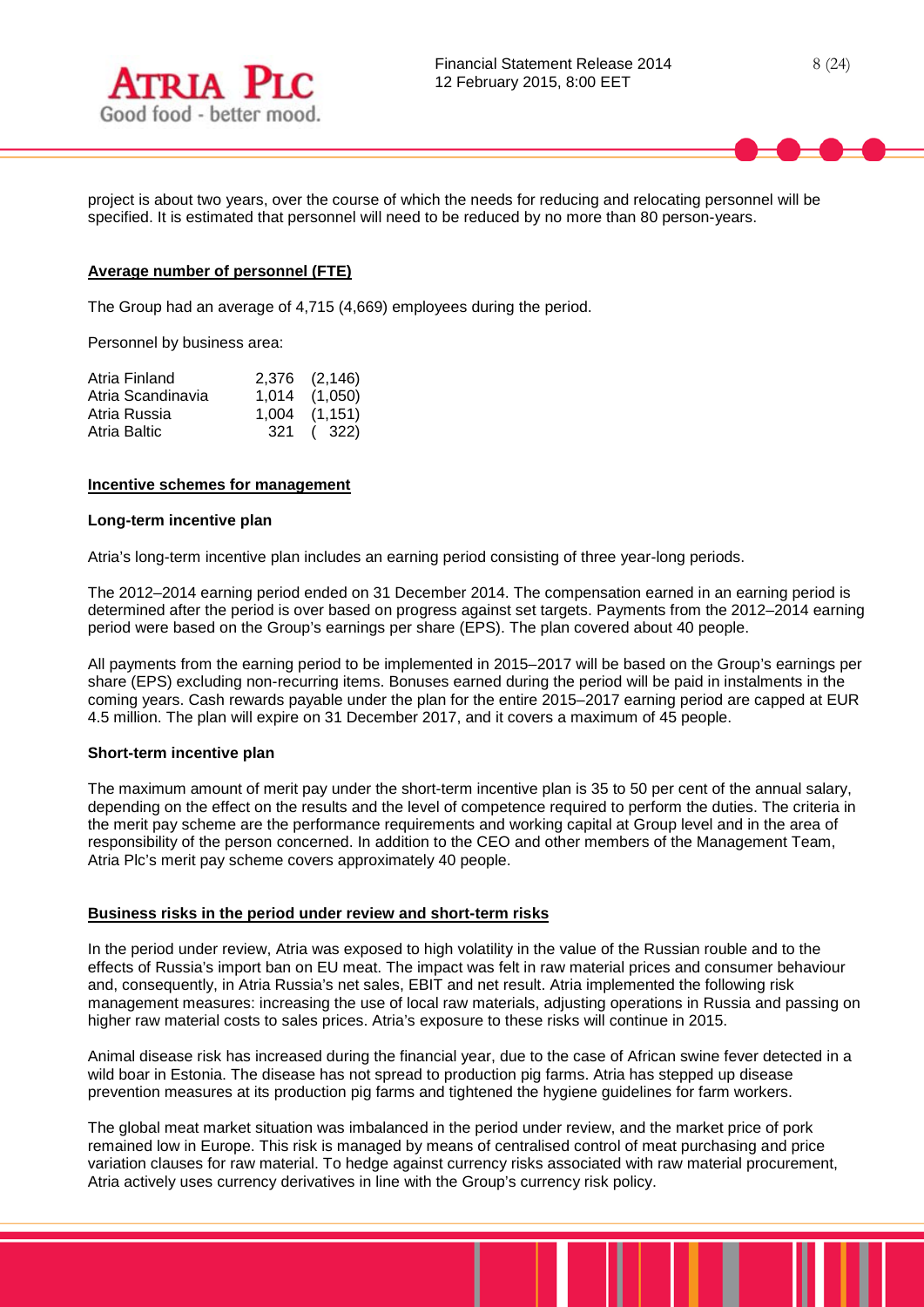



As a food manufacturing company, Atria's priority is to ensure the high quality and safety of raw materials and products throughout the production chain. Atria has modern methods in place for ensuring the safety of production processes and for eliminating various microbiological, chemical and physical hazards. An animal disease discovered at a critical point in Atria's production chain could interrupt production in the unit concerned and disturb the entire chain's operations. Internal monitoring involving multiple stages is applied to detect potential hazards as early as possible.

## **Outlook for the future**

In 2014, consolidated EBIT without non-recurring items was EUR 39.6 million. In 2015, EBIT is projected to be at the same level and net sales are expected to decrease.

## **Shares**

Atria Plc's share capital consists of a total of 28,267,728 shares, divided into 19,063,747 series A shares and 9,203,981 series KII shares. Each series A share entitles its holder to one (1) vote and each series KII share to ten (10) votes at a General Meeting. Therefore, Atria Plc's shareholders are entitled to a total of 111,103,557 votes. The company holds 111,312 series A treasury shares.

## **Composition of the Nomination Board and proposals to the Annual General Meeting**

The following people have been elected to the Nomination Board of Atria Plc's shareholders:

- Timo Komulainen, Agrologist, representative of Lihakunta
- Henrik Holm, Farmer, representative of Pohjanmaan Liha
- Juho Anttikoski, Farmer, representative of Itikka Co-operative
- Timo Sallinen, Director, Equities, representative of Varma Mutual Pension Insurance Company
- Seppo Paavola, Agrologist, expert member, Chairman of the Atria Plc Board of Directors

Juho Anttikoski was elected Chairman of the Nomination Board. The Nomination Board prepares proposals to the next Annual General Meeting regarding the remuneration of the members of the Board of Directors and the Supervisory Board as well as the election of the members of the Board of Directors.

The Nomination Board proposes to the General Meeting that eight members in all be elected to the Board of Directors and that three members be elected to the Board to replace members who have served a full term.

The Nomination Board proposes to the General Meeting that Esa Kaarto, Kjell-Göran Paxal and Harri Sivula, who are due to resign, be re-elected as members of the Board of Directors.

The Nomination Board proposes to the General Meeting that the remuneration of the members of the Board of Directors be kept at the same level as in 2014. Remuneration and compensation for meeting expenses shall be as follows:

- Meeting compensation EUR 300/meeting
- Compensation for loss of working time EUR 300 for meeting and proceeding dates
- Fee of the chairman of the Board of Directors EUR 4,400/month
- Fee of the deputy chairman EUR 2,200/month
- Fee of members of the Board of Directors EUR 1,700/month
- Travel allowance according to the company's travel policy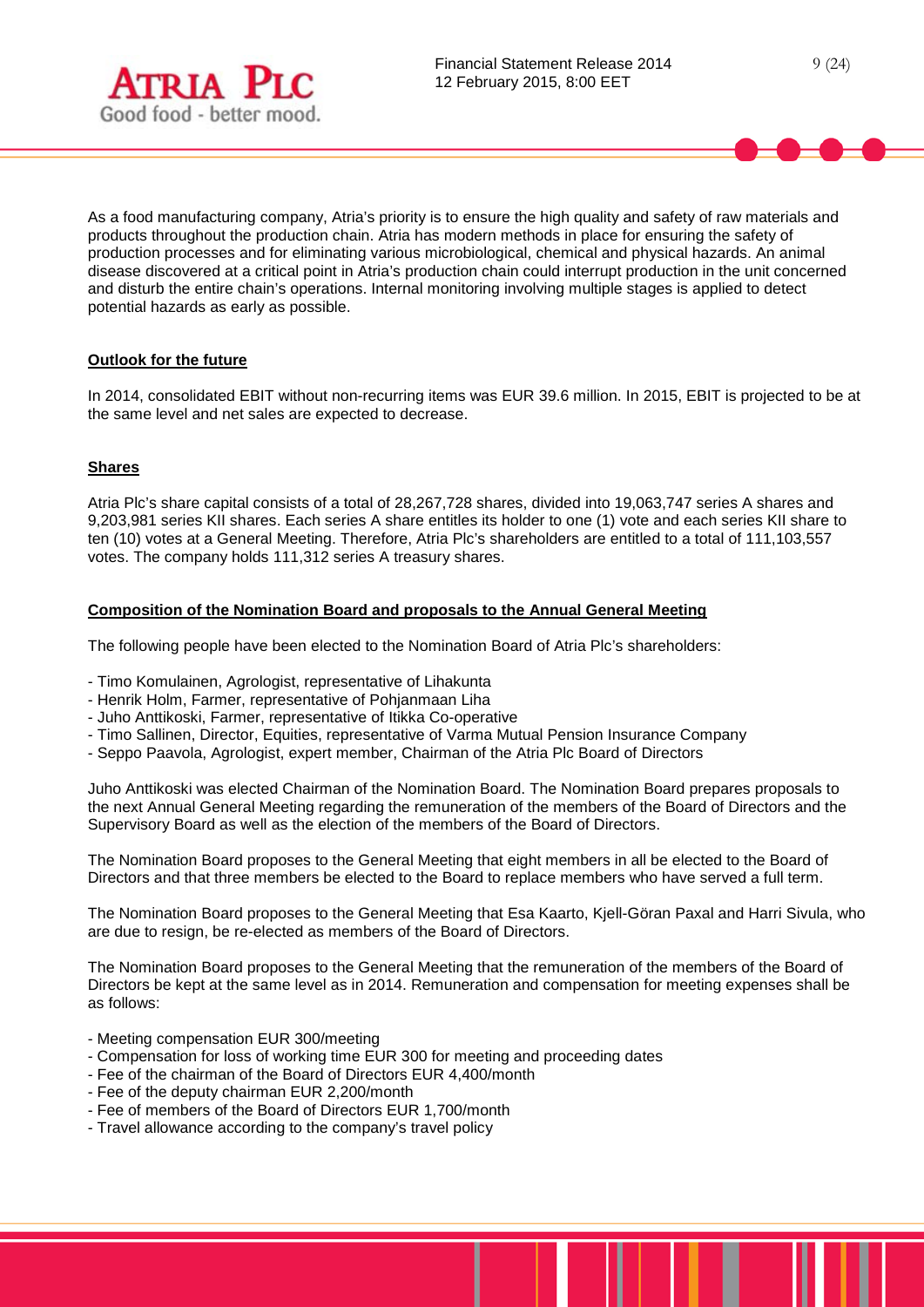



The Nomination Board proposes to the General Meeting that the monthly remuneration of the chairmen of the Supervisory Board be halved and that other remuneration be kept at the same level as in 2014. Remuneration and compensation for meeting expenses shall be as follows:

- Meeting compensation EUR 250/meeting
- Compensation for loss of working time EUR 250 for meeting and proceeding dates
- Fee of the chairman of the Supervisory Board EUR 1,500/month
- Fee of the deputy chairman EUR 750/month
- Travel allowance according to the company's travel policy

### **Board of Directors' proposal for profit distribution**

The Board of Directors proposes that a dividend of EUR 0.40 be paid for each share for the financial year 2014.

### **Decisions of Atria Group Plc's Annual General Meeting on 6 May 2014**

The General Meeting approved the financial statements and the consolidated financial statements for the financial year 1 January–31 December 2013 and discharged the members of the Supervisory Board and the Board of Directors as well as the CEO from liability for the financial year ended on 31 December 2013.

The General Meeting decided that a dividend of EUR 0.22 be paid for each share for the financial year ended on 31 December 2013. Dividend was paid to shareholders who on the record date set for the payment of dividend were included in the company's shareholder register, maintained by Euroclear Finland Oy. The record date was 9 May 2014 and the date of payment 16 May 2014.

The General Meeting decided to amend section 7 of the company's Articles of Association so as to increase the maximum number of members of the Board of Directors by two. In the future, the Board of Directors shall therefore consist of no fewer than five and no more than nine members elected by the Annual General Meeting for a term of three years at a time, instead of the previous maximum number of seven. One to four members shall resign from the Board every year.

The General Meeting decided to elect Authorised Public Accountants PricewaterhouseCoopers Oy as the company's auditor for a term ending at the closing of the next Annual General Meeting. The firm has assigned Authorised Public Accountant Juha Wahlroos as the principal auditor.

The General Meeting decided to authorise the Board of Directors to decide on the donation of a maximum of EUR 100,000 to universities or other educational institutions.

The General Meeting decided to expand the duties of the Nomination Board, so that the Nomination Board will also prepare a proposal concerning the remuneration of the members of the Supervisory Board for the next Annual General Meeting.

The General Meeting decided that the composition of the Supervisory Board would be as follows:

| Member              | Term ends |
|---------------------|-----------|
| Juho Anttikoski     | 2016      |
| Mika Asunmaa        | 2016      |
| Reijo Flink         | 2017      |
| Lassi-Antti Haarala | 2015      |
| Jussi Hantula       | 2015      |
| Henrik Holm         | 2015      |
| Hannu Hyry          | 2016      |
| Veli Hyttinen       | 2017      |
| Pasi Ingalsuo       | 2017      |
| Jukka Kaikkonen     | 2016      |
|                     |           |

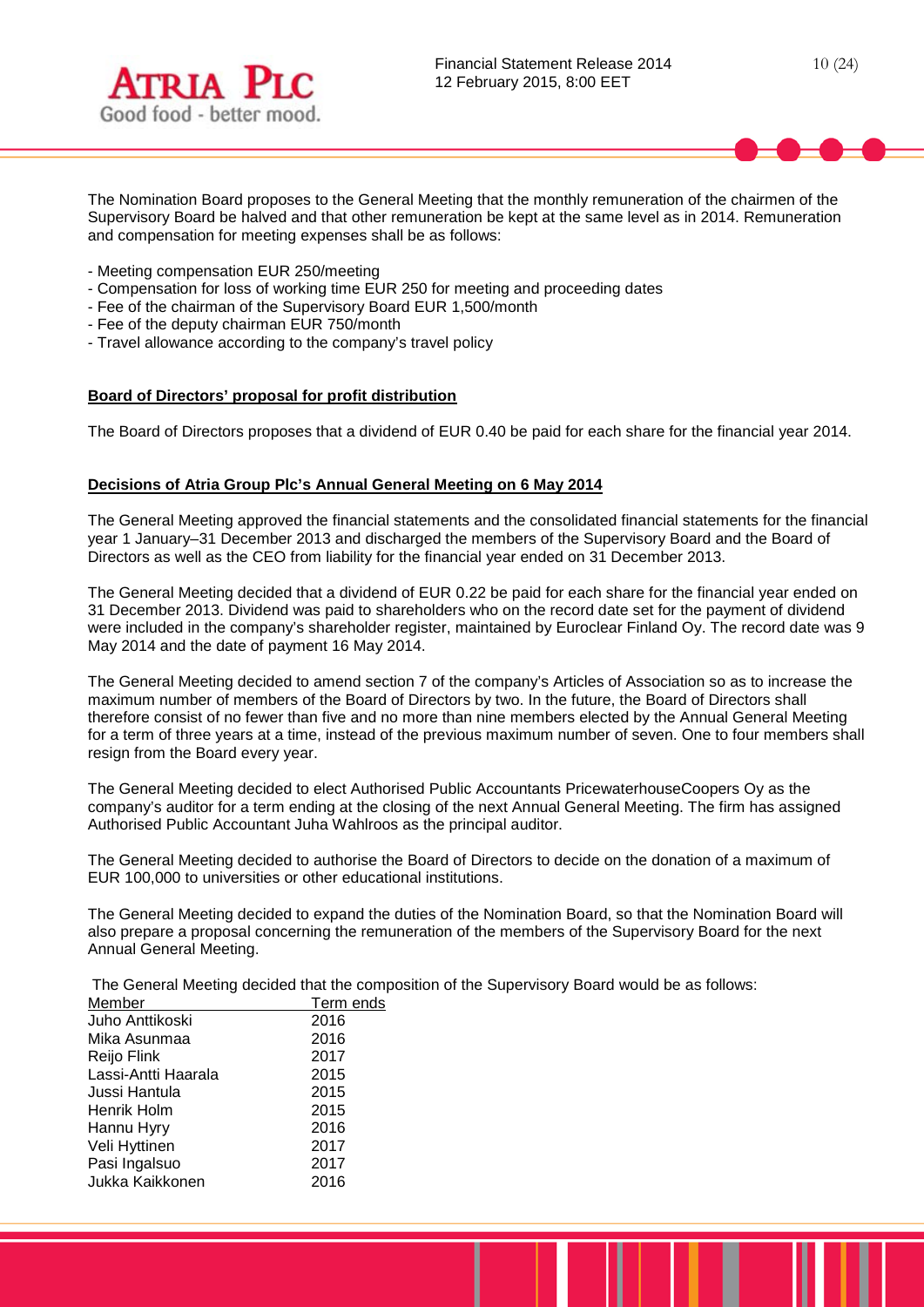

| Juha Kiviniemi  | 2017 |
|-----------------|------|
| Pasi Korhonen   | 2015 |
| Ari Lajunen     | 2015 |
| Mika Niku       | 2015 |
| Pekka Ojala     | 2017 |
| Heikki Panula   | 2016 |
| Jari Puutio     | 2015 |
| Ahti Ritola     | 2016 |
| Risto Sairanen  | 2017 |
| Timo Tuhkasaari | 2017 |
|                 |      |

A total of 20 members

The General Meeting decided that the remuneration of the members of the Supervisory Board would remain unchanged. The fees are as follows: EUR 250 per meeting, compensation for loss of working time EUR 250 per day of meetings and proceedings, the chairman's fee EUR 3,000 per month and the deputy chairman's fee EUR 1,500 per month.

At its constitutive meeting following the General Meeting, Atria Plc's Supervisory Board re-elected Hannu Hyry as its Chairman and Juho Anttikoski as Deputy Chairman.

## **Composition and remuneration of Atria Plc's Board of Directors**

The General Meeting decided that the Board of Directors shall consist of 8 members. Seppo Paavola, who was due to resign, was re-elected as a Board member and Jukka Moisio was elected as a new Board member, both for the next three-year term.

The General Meeting decided that the remuneration of the members of the Board of Directors would remain unchanged. The fees are: meeting compensation of EUR 300 per meeting, compensation for loss of working time of EUR 300 per day of meetings and proceedings, a chairman's fee of EUR 4,400 per month, a deputy chairman's fee of EUR 2,200 per month and a members' fee of EUR 1,700 per month.

At its constitutive meeting following the General Meeting, Atria Plc's Board of Directors re-elected Seppo Paavola as its Chairman and Timo Komulainen as Deputy Chairman. Furthermore, the Board of Directors decided to merge the Nomination Committee with the Remuneration Committee, to form the Nomination and Remuneration Committee. Harri Sivula was elected as a member of the Nomination and Remuneration Committee. The other members are Seppo Paavola, Chairman of the Board of Directors, and Timo Komulainen, Deputy Chairman.

Atria Plc's Board of Directors now has the following composition: Chairman of the Board: Seppo Paavola; Deputy Chairman: Timo Komulainen; members: Esa Kaarto, Jukka Moisio, Kjell-Göran Paxal, Jyrki Rantsi, Maisa Romanainen and Harri Sivula.

## **Valid authorisations to purchase or issue shares and to grant special rights**

The General Meeting decided to authorise the Board of Directors to decide, on one or several occasions, on the acquisition of a maximum of 2,800,000 of the company's own series A shares with funds belonging to the Company's unrestricted equity, subject to the provisions of the Companies Act regarding the maximum number of treasury shares to be held by a company. The company's own series A shares may be acquired for use as consideration in any acquisitions or other arrangements relating to the company's business, to finance investments, as part of the company's incentive scheme, to develop the company's capital structure, to be otherwise further transferred, to be retained by the company or to be cancelled.

The shares shall be acquired in a proportion other than that of the shareholders' current shareholdings in the company in public trading arranged by NASDAQ OMX Helsinki Ltd at the market price at the moment of acquisition. The shares shall be acquired and paid for in accordance with the rules of NASDAQ OMX Helsinki Ltd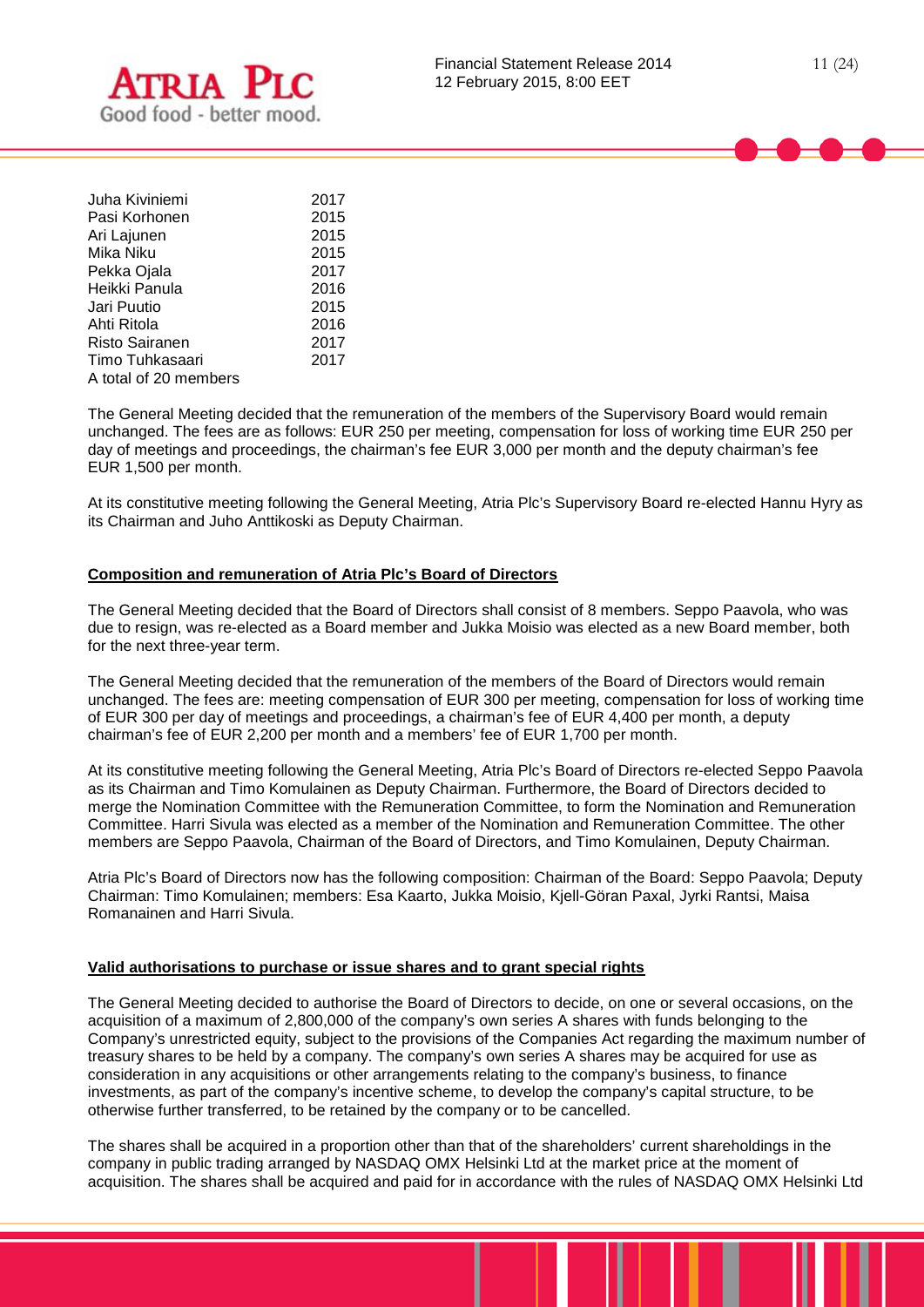

and Euroclear Finland Oy. The Board of Directors was authorised to decide on the acquisition of the company's own shares in all other respects.

The authorisation supersedes the authorisation granted by the Annual General Meeting on 26 April 2013 to the Board of Directors to decide on the acquisition of the company's own shares and is valid until the closing of the next Annual General Meeting or until 30 June 2015, whichever is first.

The General Meeting decided to authorise the Board of Directors to decide, on one or several occasions, on an issue of a maximum of 12,800,000 new Series A shares or on the disposal of any Series A shares held by the company through a share issue and/or by granting option rights or other special rights entitling people to shares as referred to in Chapter 10, section 1 of the Limited Liability Companies Act. The authorisation may be exercised to finance or execute any acquisitions, other arrangements or investments related to the company's business, to implement the company's incentive plan or for other purposes subject to the Board's decision.

The Board of Directors is also authorised to decide on all terms and conditions of the share issue and of the granting of special rights as referred to in Chapter 10, section 1 of the Limited Liability Companies Act. The authorisation thus also includes the right to issue shares in a proportion other than that currently held by the shareholders under the conditions provided by law, the right to issue shares against or without payment and the right to decide on a share issue to the company itself without payment – subject to the provisions of the Limited Liability Companies Act regarding the maximum number of treasury shares to be held by a company.

The authorisation supersedes the share issue authorisation granted by the Annual General Meeting on 26 April 2013 to the Board of Directors and is valid until the closing of the next Annual General Meeting or until 30 June 2015, whichever is first.

#### **Corporate governance principles**

Atria's corporate governance principles and deviations from the Finnish Corporate Governance Code are published on the company's website at www.atriagroup.com.

#### **Annual General Meeting on 28 April 2015**

Atria Plc invites its shareholders to the Annual General Meeting to be held on Tuesday, 28 April 2015 at 1:00 pm at Finlandia Hall in Helsinki. The agenda includes matters that are to be discussed by the Annual General Meeting in accordance with Article 14 of the Articles of Association. Under the Limited Liability Companies Act, a shareholder has the right to have a matter falling within the competence of the General Meeting dealt with by the General Meeting, if the shareholder so demands in writing from the Board of Directors well in advance of the meeting, so that the matter can be mentioned in the notice. The Board of Directors must be notified of the demand by 19 February 2015 in order for it to be discussed at the General Meeting. The demand, with accompanying justification or proposed resolution, must be sent in writing to Atria Plc, Group Legal Affairs, Läkkisepäntie 23, FI-00620 Helsinki.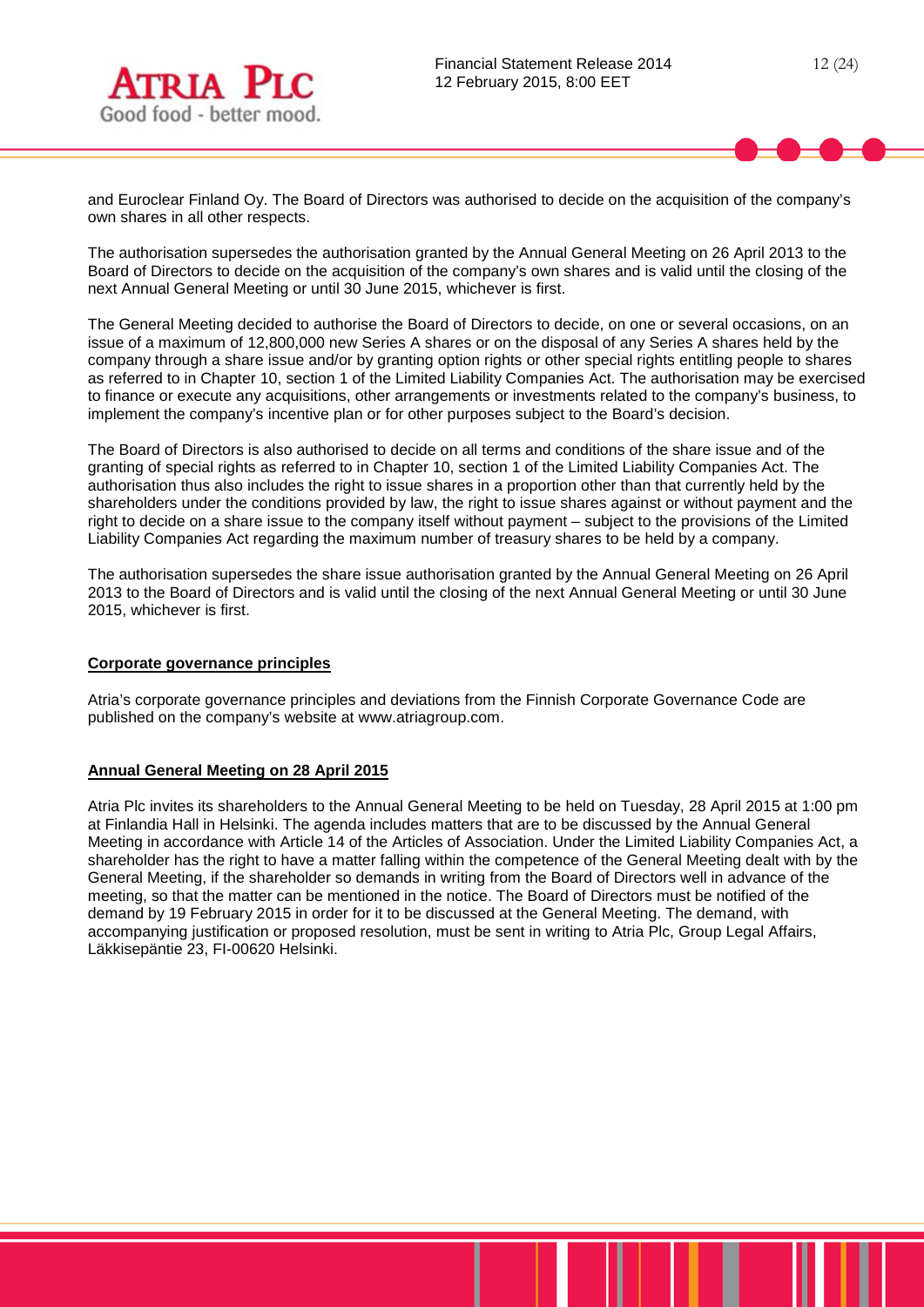



# **Major shareholders**

# **Major shareholders by number of shares, 31 Dec 2014**

|                                                  | KII         | А         | Total     | %     |
|--------------------------------------------------|-------------|-----------|-----------|-------|
| Itikka Co-operative                              | 4914281     | 3 537 652 | 8 451 933 | 29,90 |
| Lihakunta                                        | 4 0 20 20 0 | 3 838 797 | 7858997   | 27,80 |
| Mandatum Life                                    |             | 805 062   | 805 062   | 2,85  |
| Pohjanmaan Liha Co-operative                     | 269 500     | 480 038   | 749 538   | 2,65  |
| Varma Mutual Pension Insurance Company           |             | 524 640   | 524 640   | 1,86  |
| <b>Veritas Pension Insurance Company</b>         |             | 413 636   | 413 636   | 1,46  |
| Kuisla Reima                                     |             | 348 486   | 348 486   | 1,23  |
| Sijoitusrahasto Taalerintehdas Arvo Markka Osake |             | 180 000   | 180 000   | 0,64  |
| Norvestia Oyj                                    |             | 135 672   | 135 672   | 0,48  |
| Elo Mutual Pension Insurance Company             |             | 126 289   | 126 289   | 0,45  |

# **Major shareholders by voting rights, 31 Dec 2014**

|                                                  | KII        | А         | Total      | %     |
|--------------------------------------------------|------------|-----------|------------|-------|
| Itikka Co-operative                              | 49 142 810 | 3 537 652 | 52 680 462 | 47,42 |
| Lihakunta                                        | 40 202 000 | 3 838 797 | 44 040 797 | 39,64 |
| Pohjanmaan Liha Co-operative                     | 2 695 000  | 480 038   | 3 175 038  | 2,86  |
| Mandatum Life                                    |            | 805 062   | 805 062    | 0,72  |
| Varma Mutual Pension Insurance Company           |            | 524 640   | 524 640    | 0,47  |
| Veritas Pension Insurance Company                |            | 413 636   | 413 636    | 0,37  |
| Kuisla Reima                                     |            | 348 486   | 348 486    | 0,31  |
| Sijoitusrahasto Taalerintehdas Arvo Markka Osake |            | 180 000   | 180 000    | 0,16  |
| Norvestia Oyj                                    |            | 135 672   | 135 672    | 0,12  |
| Elo Mutual Pension Insurance Company             |            | 126 289   | 126 289    | 0,11  |

# **Financial calendar 2015**

Atria Plc will publish three interim reports in 2015:

- Interim Report for January–March on 28 April 2015, at approximately 8:00 am (EET)

- Interim Report for January-June on 30 July 2015, at approximately 8:00 am (EET)

- Interim Report for January–September on 29 October 2015, at approximately 8:00 am (EET).

Atria Plc's Annual Report 2014 will be published in week 13/2015. Financial releases can also be viewed on the company's website at www.atriagroup.com immediately after their release.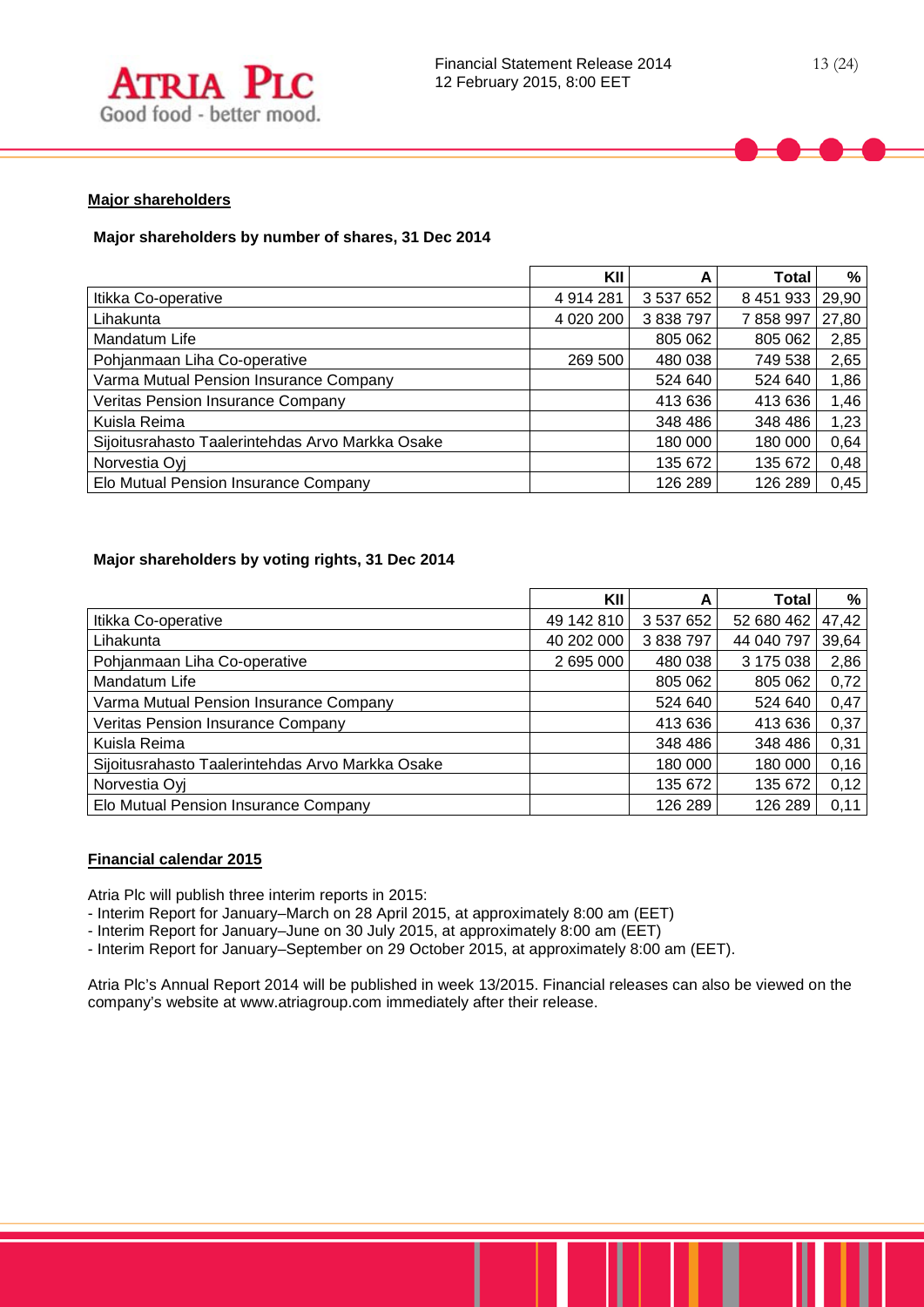

## **FINANCIAL INDICATORS EUR million**

|                                   | 31.12.14 |         | 31.12.13 31.12.12 31.12.11 |         | 31.12.10 |
|-----------------------------------|----------|---------|----------------------------|---------|----------|
| Net sales                         | 1426.1   | 1 411.0 | 1 343.6                    | 1 301.9 | 1 300.9  |
| <b>EBIT</b>                       | 40.6     | 19.7    | 30.2                       | 8.0     | 9.8      |
| % of net sales                    | 2.8      | 1.4     | 2.2                        | 0.6     | 0.8      |
| Financial income and expenses     | $-12.7$  | $-15.2$ | $-14.7$                    | $-14.1$ | $-11.1$  |
| % of net sales                    | $-0.9$   | $-1.1$  | $-1.1$                     | $-1.1$  | $-0.9$   |
| Profit before tax                 | 34.0     | 6.9     | 18.9                       | $-4.7$  | 0.3      |
| % of net sales                    | 2.4      | 0.5     | 1.4                        | $-0.4$  | $0.0\,$  |
| Return of equity (ROE), %         | 6.6      | $-1.0$  | 2.4                        | $-1.5$  | $-1.0$   |
| Return of investment (ROI), %     | 8.3      | 3.7     | 4.7                        | 1.7     | 1.9      |
| Equity ratio, %                   | 44.0     | 42.2    | 41.5                       | 39.5    | 40.2     |
| Interest-bearing liabilities      | 254.1    | 334.7   | 370.5                      | 409.4   | 429.9    |
| Gearing, %                        | 62.6     | 81.3    | 85.9                       | 97.1    | 96.4     |
| Net gearing, %                    | 61.8     | 74.3    | 84.3                       | 95.5    | 92.2     |
| Gross investments in fixed assets | 62.7     | 41.1    | 56.2                       | 47.0    | 46.2     |
| % of net sales                    | 4.4      | 2.9     | 4.2                        | 3.6     | 3.5      |
| Average FTE                       | 4,715    | 4,669   | 4,898                      | 5,467   | 5,812    |
| R&D costs                         | 13.9     | 11.8    | 12.0                       | 11.9    | 10.3     |
| % of net sales *                  | 1.0      | 0.8     | 0.9                        | 0.9     | 0,8      |
| Volume of orders **               |          |         |                            |         |          |

\* Booked in total as expenditure for the financial year

\*\* Not a significant indicator, as orders are generally delivered on the day following the order being placed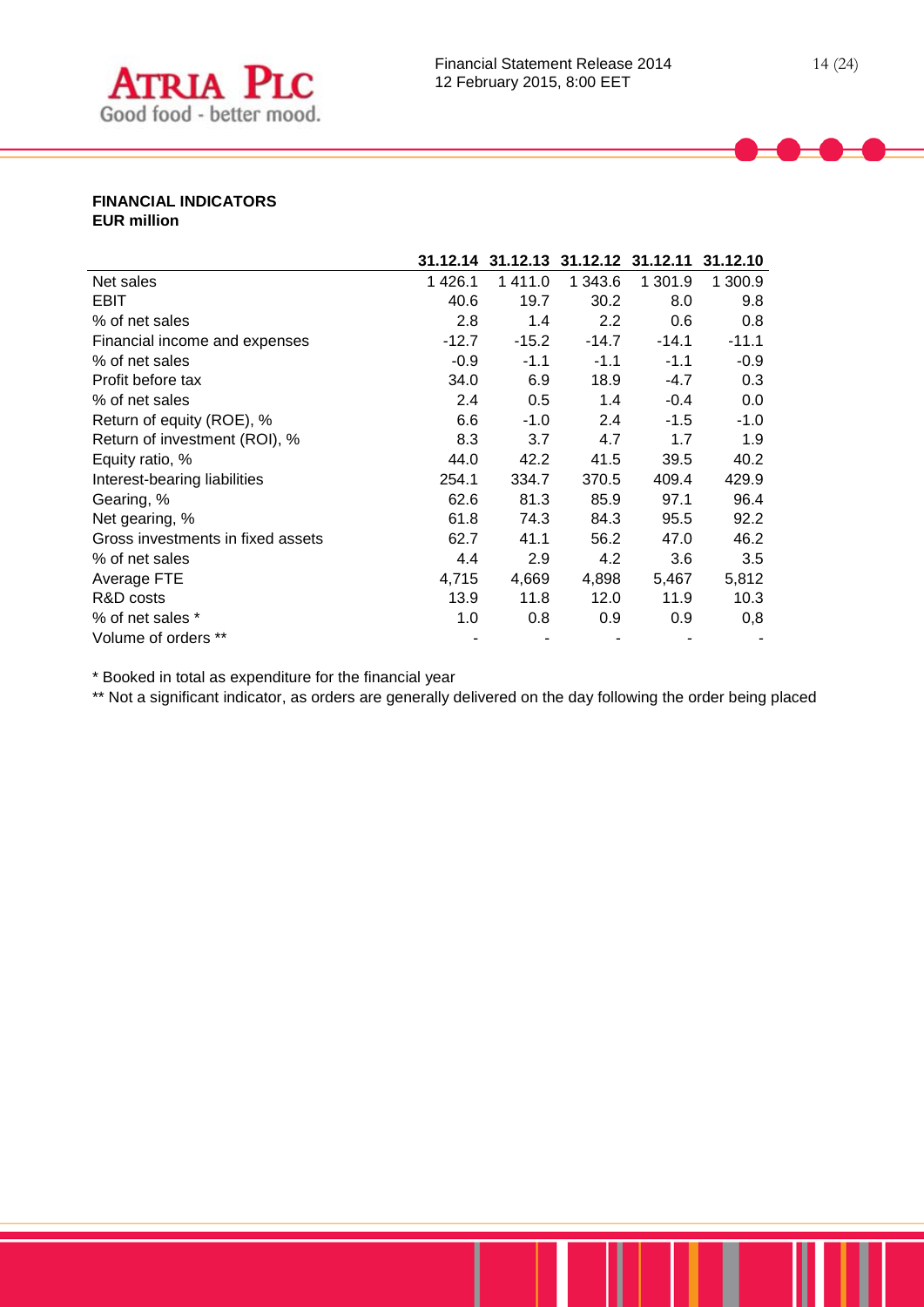

# **SHARE-ISSUE ADJUSTED PER-SHARE INDICATORS**

|                                           |       |          | 31.12.14 31.12.13 31.12.12 31.12.11 31.12.10 |         |          |
|-------------------------------------------|-------|----------|----------------------------------------------|---------|----------|
| Earnings per share (EPS), EUR             | 0.93  | $-0.15$  | 0.35                                         | $-0.24$ | $-0.18$  |
| Shareholders' equity per share, EUR       | 14.22 | 14.45    | 15.15                                        | 14.81   | 15.68    |
| Dividend per share, EUR*                  | 0.40  | 0.22     | 0.22                                         | 0.20    | 0.25     |
| Dividend per profit, %*                   | 43.0  | $-142.8$ | 63.1                                         | $-84.5$ | $-138.9$ |
| Effective dividend yield *                | 6.0   | 2.8      | 3.5                                          | 3.4     | 2.8      |
| Price per earnings (P/E)                  | 7.1   | $-50.2$  | 17.9                                         | $-25.1$ | $-50.0$  |
| Market capitalisation                     | 187.1 | 218.5    | 177.0                                        | 168.2   | 254.4    |
| Market capitalisation, series A           | 126.2 | 147.4    | 119.3                                        | 113.4   | 171.6    |
| Share turnover per 1 000 shares, series A | 3,035 | 3,223    | 3,460                                        | 5,094   | 9,702    |
| Share turnover %, series A                | 15.9  | 16.9     | 18.1                                         | 26.7    | 50.9     |
| Number of shares, million, total          | 28.3  | 28.3     | 28.3                                         | 28.3    | 28.3     |
| Number of shares, series A                | 19.1  | 19.1     | 19.1                                         | 19.1    | 19.1     |
| Number of shares, series KII              | 9.2   | 9.2      | 9.2                                          | 9.2     | 9.2      |
| Share issue-adjusted average              |       |          |                                              |         |          |
| number of shares                          | 28.3  | 28.3     | 28.3                                         | 28.3    | 28.3     |
| Share issue-adjusted number               |       |          |                                              |         |          |
| of shares on 31 December                  | 28.3  | 28.3     | 28.3                                         | 28.3    | 28.3     |
| * Proposal of the Board of Directors      |       |          |                                              |         |          |
| Share price development, series A (EUR)   |       |          |                                              |         |          |
| Lowest of period, series A                | 6.43  | 6.01     | 4.76                                         | 4.99    | 8.74     |
| Highest of period, series A               | 8.89  | 8.39     | 7.08                                         | 9.15    | 13.48    |
| At end of period, series A                | 6.62  | 7.73     | 6.26                                         | 5.95    | 9.00     |
| Average price for period, series A        | 7.46  | 7.21     | 5.89                                         | 7.21    | 10.93    |
|                                           |       |          |                                              |         |          |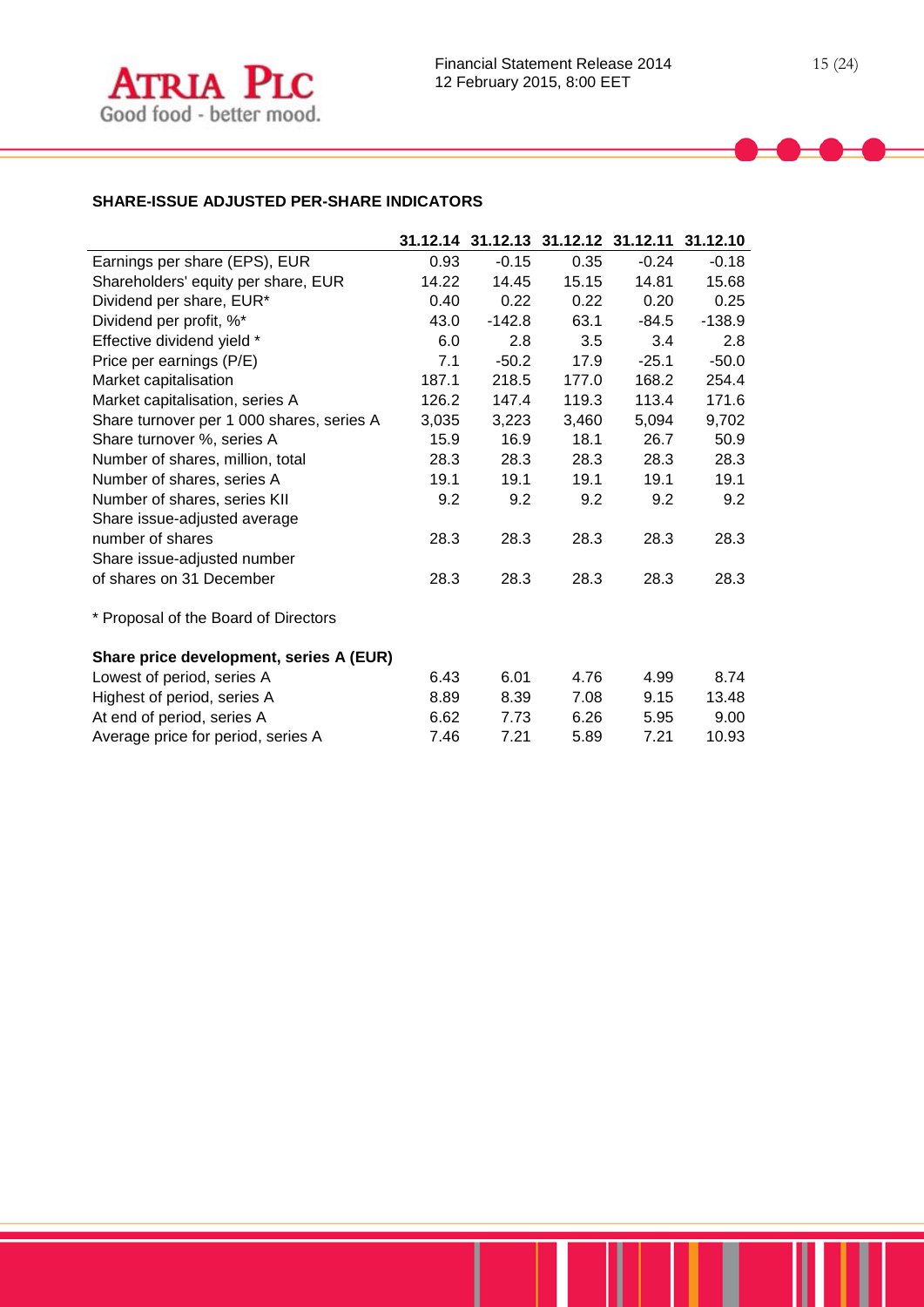

# **ATRIA GROUP**

# **CONSOLIDATED INCOME STATEMENT**

| <b>EUR million</b>                        | 10-12/14 | 10-12/13 | $1 - 12/14$ | $1 - 12/13$ |
|-------------------------------------------|----------|----------|-------------|-------------|
| <b>Net sales</b>                          | 363.4    | 360.6    | 1,426.1     | 1,411.0     |
| Cost of goods sold                        | $-313.3$ | $-316.0$ | $-1,249.3$  | $-1,237.1$  |
| <b>Gross profit</b>                       | 50.1     | 44.6     | 176.8       | 173.9       |
| Sales and marketing costs                 | $-23.4$  | $-24.3$  | $-96.5$     | $-98.2$     |
| Administration costs                      | $-9.7$   | $-11.7$  | $-42.0$     | $-43.5$     |
| Other operating income                    | 4.1      | 3.1      | 6.7         | 6.1         |
| Other operating expenses                  | $-2.6$   | $-1.2$   | $-4.4$      | $-18.6$     |
| <b>EBIT</b>                               | 18.6     | 10.6     | 40.6        | 19.7        |
|                                           |          |          |             |             |
| Finance income and costs                  | $-3.1$   | $-4.0$   | $-12.7$     | $-15.2$     |
| Income from joint ventures and associates | 0.8      | 0.4      | 6.2         | 2.3         |
| <b>Profit before tax</b>                  | 16.3     | 7.1      | 34.0        | 6.9         |
| Income taxes                              | $-2.7$   | 1.8      | $-7.2$      | $-11.2$     |
| Profit for the period                     | 13.6     | 8.9      | 26.8        | $-4.3$      |
| <b>Profit attributable to:</b>            |          |          |             |             |
| Owners of the parent                      | 13.6     | 9.2      | 26.2        | $-4.3$      |
| Non-controlling interests                 | 0.0      | $-0.3$   | 0.6         | 0.0         |
| Total                                     | 13.6     | 8.9      | 26.8        | $-4.3$      |
| Basic earnings per share, EUR             | 0.48     | 0.33     | 0.93        | $-0.15$     |
| Diluted earnings per share, EUR           | 0.48     | 0.33     | 0.93        | $-0.15$     |

## **CONSOLIDATED STATEMENT OF COMPREHENSIVE INCOME**

| <b>EUR million</b>                                    | 10-12/14 | 10-12/13 | $1 - 12/14$ | $1 - 12/13$ |
|-------------------------------------------------------|----------|----------|-------------|-------------|
| <b>Profit for the period</b>                          | 13.6     | 8.9      | 26.8        | $-4.3$      |
| Other comprehensive income after tax:                 |          |          |             |             |
| Items that will not be reclassified to profit or loss |          |          |             |             |
| Actuarial gains/losses from benefit-based             |          |          |             |             |
| pension obligations                                   | $-0.8$   | 0.9      | $-0.8$      | 0.9         |
| Items reclassified to profit or loss                  |          |          |             |             |
| when specific conditions are met                      |          |          |             |             |
| Available-for-sale financial assets                   | 0.0      | 0.0      | 0.0         | 0.0         |
| Cash flow hedges                                      | 0.0      | $-0.6$   | $-0.3$      | 1.5         |
| Currency translation differences                      | $-16.9$  | $-4.2$   | $-25.0$     | $-11.6$     |
| Total comprehensive income for the period             | $-4.1$   | 5.0      | 0.6         | $-13.5$     |
| Total comprehensive income attributable to:           |          |          |             |             |
| Owners of the parent                                  | $-4.0$   | 5.4      | 0.2         | $-13.5$     |
| Non-controlling interests                             | $-0.1$   | $-0.4$   | 0.5         | 0.0         |
| Total                                                 | -4.1     | 5.0      | 0.6         | $-13.5$     |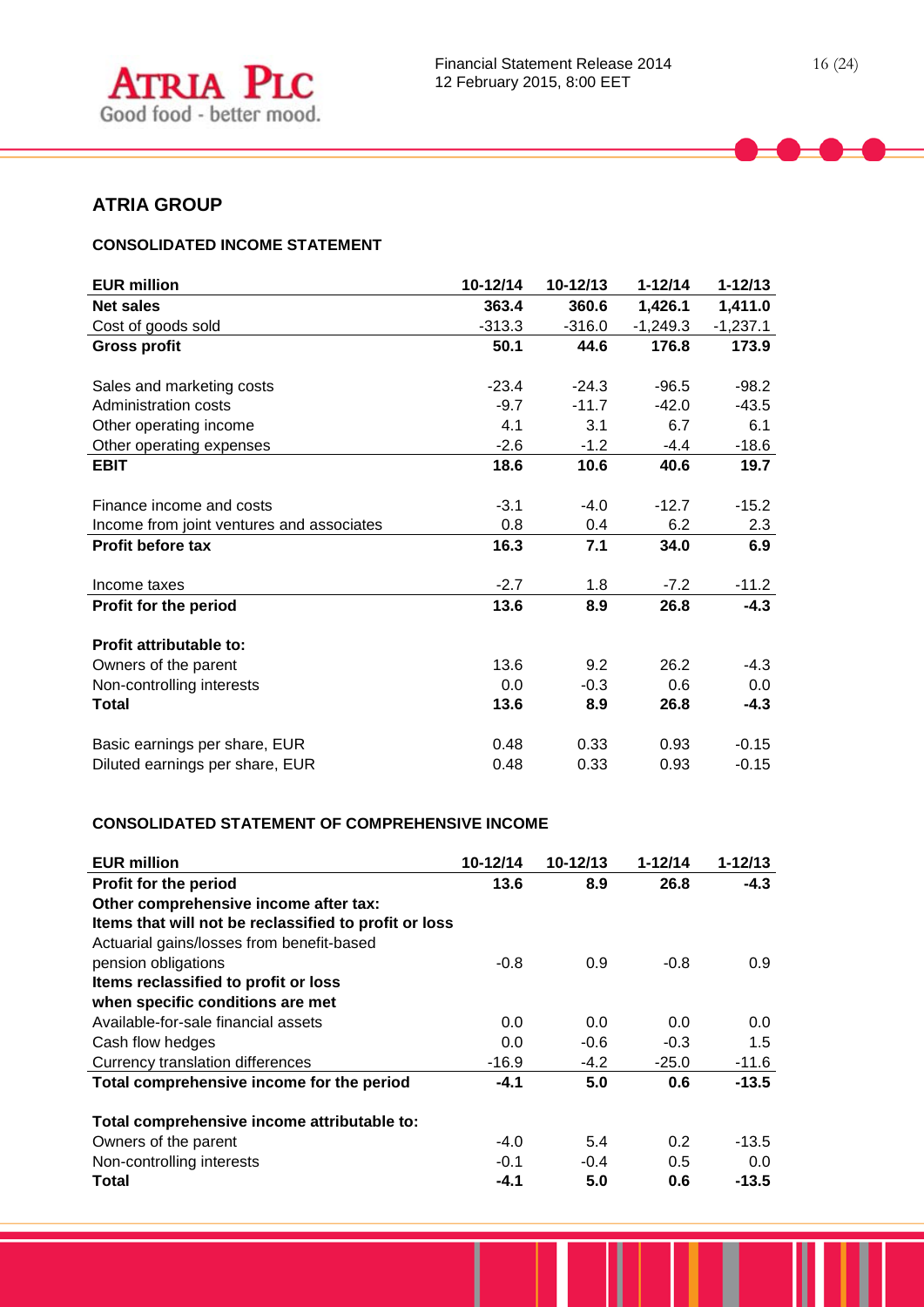# **CONSOLIDATED STATEMENT OF FINANCIAL POSITION**

| <b>Assets</b>                                                      |             |                   |
|--------------------------------------------------------------------|-------------|-------------------|
| <b>EUR million</b>                                                 |             | 31.12.14 31.12.13 |
| <b>Non-current assets</b>                                          |             |                   |
| Property, plant and equipment                                      | 390.7       | 433.5             |
| <b>Biological assets</b>                                           | 0.7         | 0.8               |
| Goodwill                                                           | 163.6       | 164.8             |
| Other intangible assets                                            | 75.8        | 77.0              |
| Investments in joint ventures and associates                       | 13.2        | 15.3              |
| Other financial assets                                             | 1.3         | 2.2               |
| Loans and other receivables                                        | 11.3        | 7.5               |
| Deferred tax assets                                                | 6.1         | 4.9               |
| <b>Total</b>                                                       | 662.8       | 705.9             |
|                                                                    |             |                   |
| <b>Current assets</b>                                              |             |                   |
| Inventories                                                        | 92.9        | 114.1             |
| <b>Biological assets</b>                                           | 3.2         | 3.3               |
| Trade and other receivables                                        | 120.7       | 118.8             |
| Cash and cash equivalents                                          | 3.4         | 28.8              |
| Total                                                              | 220.2       | 265.1             |
|                                                                    |             |                   |
| Non-current assets held for sale                                   | 40.6        | 7.0               |
| <b>Total assets</b>                                                | 923.5       | 978.1             |
|                                                                    |             |                   |
|                                                                    |             |                   |
|                                                                    |             |                   |
| <b>Equity and liabilities</b>                                      |             |                   |
| <b>EUR million</b>                                                 |             | 31.12.14 31.12.13 |
|                                                                    |             |                   |
| Equity belonging to the shareholders                               |             |                   |
| of the parent company                                              | 401.9       | 408.5             |
| Non-controlling interests                                          | 3.7         | 3.2               |
| <b>Total equity</b>                                                | 405.6       | 411.7             |
| <b>Non-current liabilities</b>                                     |             |                   |
|                                                                    | 202.6       | 215.8             |
| Interest-bearing financial liabilities<br>Deferred tax liabilities |             | 44.7              |
|                                                                    | 43.8<br>7.7 | 6.9               |
| Pension obligations                                                | 5.7         | 5.7               |
| Other non-interest-bearing liabilities<br>Provisions               | 0.7         |                   |
| <b>Total</b>                                                       | 260.4       | 273.2             |
|                                                                    |             |                   |
| <b>Current liabilities</b>                                         |             |                   |
| Interest-bearing financial liabilities                             | 51.5        | 118.9             |
| Trade and other payables                                           | 198.8       | 174.3             |
| <b>Total</b>                                                       | 250.3       | 293.1             |
|                                                                    |             |                   |
| Liabilities classified as held for sale                            | 7.1         |                   |
| <b>Total liabilities</b>                                           | 517.9       | 566.3             |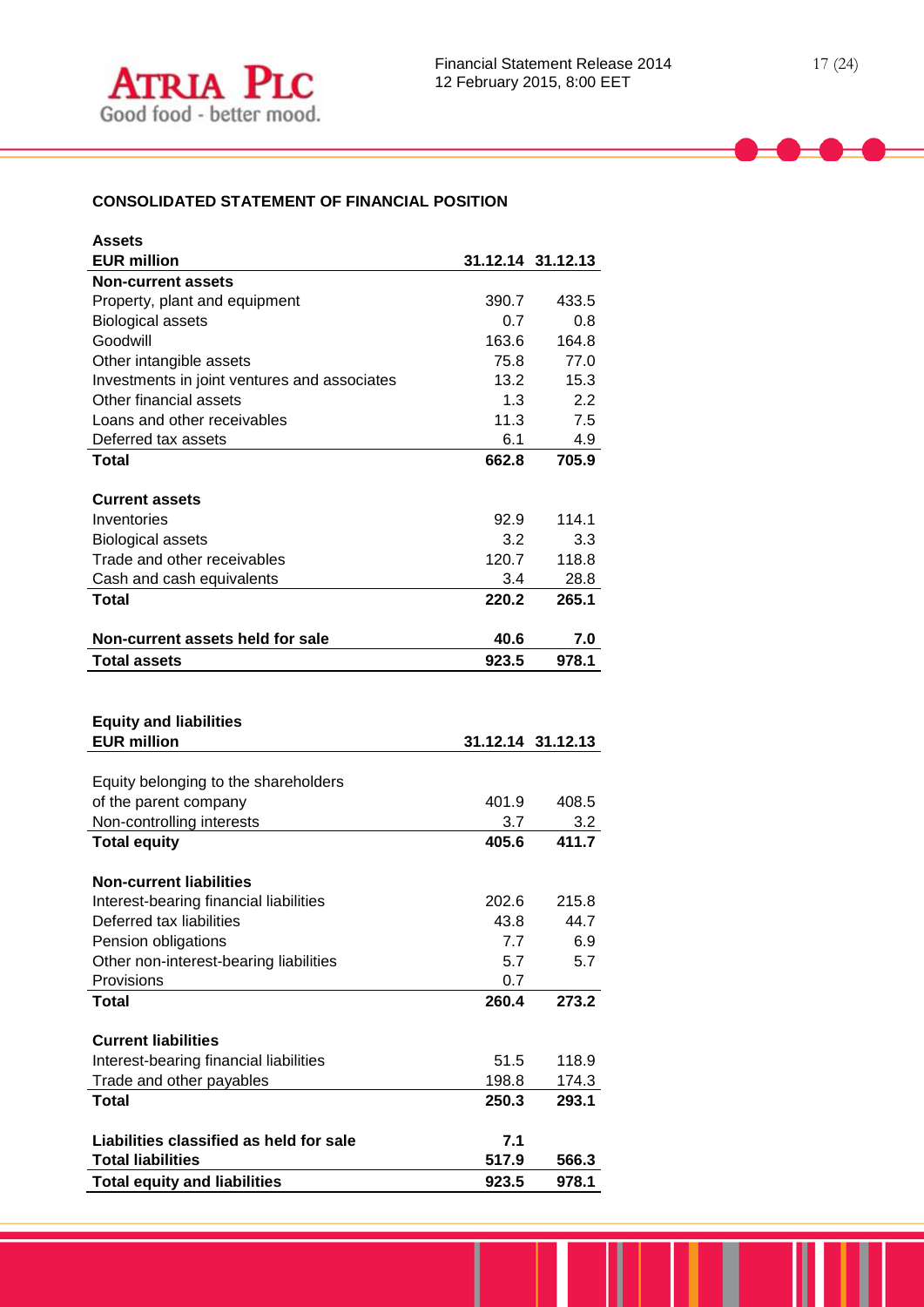

| <b>EUR million</b>                                                                               |       | Equity belonging to the shareholders<br>of parent company |        |                          |                                         |         |                                          | Non-<br>cont<br>roll    | <b>Total</b><br>equity |                         |
|--------------------------------------------------------------------------------------------------|-------|-----------------------------------------------------------|--------|--------------------------|-----------------------------------------|---------|------------------------------------------|-------------------------|------------------------|-------------------------|
|                                                                                                  | Share | <b>Share</b><br>capital premium                           | Own    | Other<br>shares reserves | Inv.<br>non-<br>rest.<br>equity<br>fund | diff.   | <b>Trans Retained</b><br>lation earnings | <b>Total</b>            | ing<br>inte<br>rests   |                         |
| <b>Equity 1.1.13</b>                                                                             | 48.1  | 138.5                                                     | $-1.3$ | $-5.6$                   | 110.6                                   | $-10.3$ | 148.3                                    | 428.2                   | 3.2                    | 431.4                   |
| Comprehensive<br>income for the period<br>Profit for the period<br>Other comprehensive<br>income |       |                                                           |        |                          |                                         |         | $-4.3$                                   | $-4.3$                  | 0.0                    | $-4.3$                  |
| Available-for-sale<br>financial assets<br>Cash flow hedges<br>Acturial gains/losses<br>Currency  |       |                                                           |        | 0.0<br>1.5               |                                         |         | 0.9                                      | 0.0<br>1.5<br>0.9       |                        | 0.0<br>1.5<br>0.9       |
| translation differences<br><b>Transactions</b><br>with owners<br><b>Dividends</b>                |       |                                                           |        |                          |                                         | $-11.5$ | $-6.2$                                   | $-11.5$<br>$-6.2$       | $-0.1$                 | $-11.6$<br>$-6.2$       |
| <b>Equity 31.12.13</b>                                                                           | 48.1  | 138.5                                                     | $-1.3$ | $-4.1$                   | 110.6                                   | $-21.9$ | 138.6                                    | 408.5                   | 3.2                    | 411.7                   |
| Changes in retained<br>earnings *)<br>Comprehensive                                              |       |                                                           |        |                          |                                         |         | $-0.6$                                   | $-0.6$                  |                        | $-0.6$                  |
| income for the period<br>Profit for the period<br>Other comprehensive<br>income                  |       |                                                           |        |                          |                                         |         | 26.2                                     | 26.2                    | 0.6                    | 26.8                    |
| Available-for-sale<br>financial assets<br>Cash flow hedges<br>Acturial gains/losses<br>Currency  |       |                                                           |        | 0.0<br>$-0.3$            |                                         |         | $-0.8$                                   | 0.0<br>$-0.3$<br>$-0.8$ |                        | 0.0<br>$-0.3$<br>$-0.8$ |
| translation differences<br><b>Transactions</b><br>with owners                                    |       |                                                           |        |                          |                                         | $-24.9$ |                                          | $-24.9$                 | $-0.1$                 | $-25.0$                 |
| <b>Dividends</b>                                                                                 |       |                                                           |        |                          |                                         |         | $-6.2$                                   | $-6.2$                  |                        | $-6.2$                  |
| <b>Equity 31.12.14</b><br>*) Atrio Puccio: adjustment to the holiday nay reserve from the        | 48.1  | 138.5                                                     | $-1.3$ | $-4.4$                   | 110.6                                   | $-46.8$ | 157.2                                    | 401.9                   | 3.7                    | 405.6                   |

\*) Atria Russia: adjustment to the holiday pay reserve from the previous years.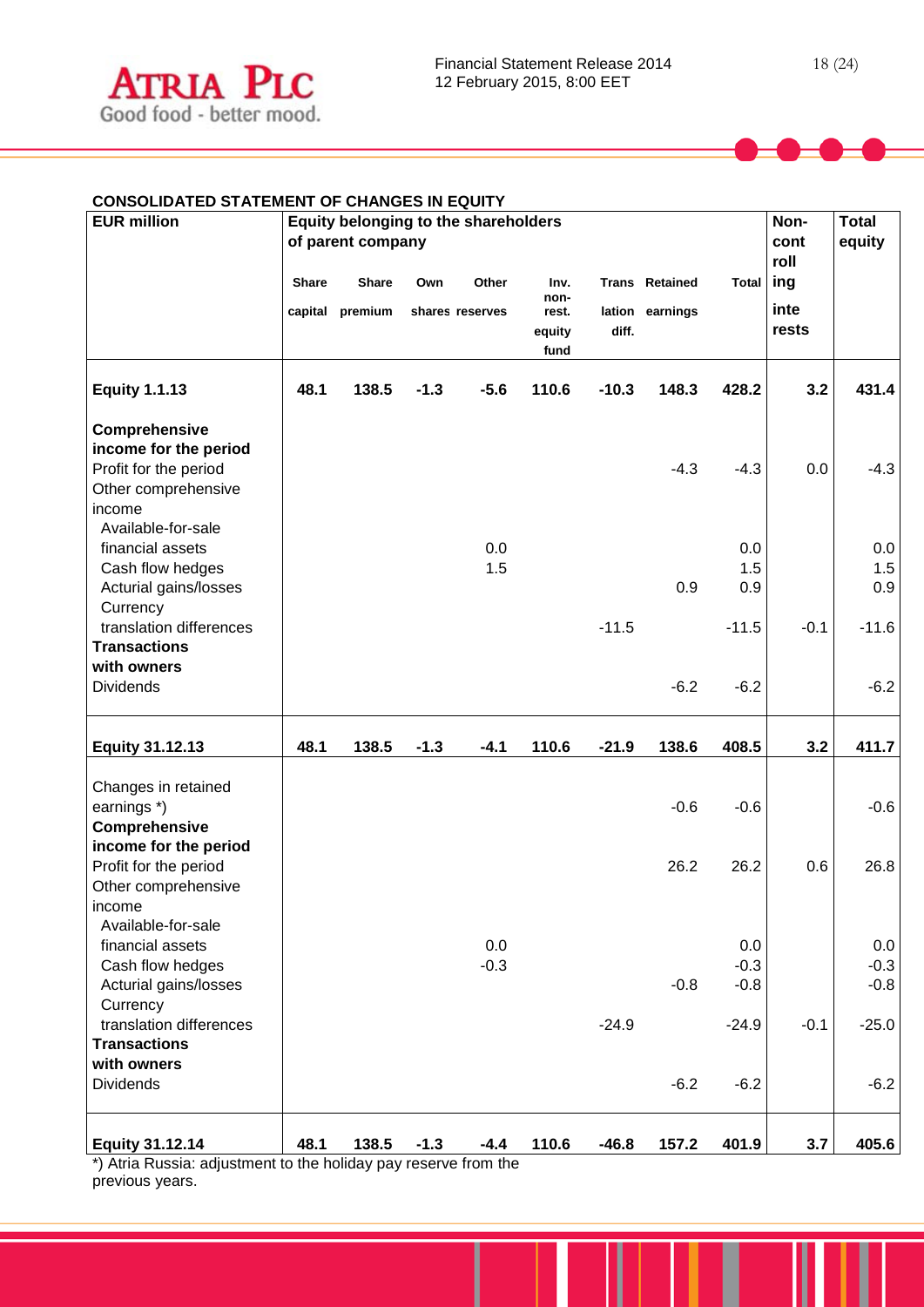## **CONSOLIDATED CASH FLOW STATEMENT**

| <b>EUR million</b>                               | $1 - 12/14$ | $1 - 12/13$ |
|--------------------------------------------------|-------------|-------------|
|                                                  |             |             |
| Cash flow from operating activities              |             |             |
| Operating activities                             | 113.3       | 110.6       |
| Financial items and taxes                        | $-21.1$     | $-21.7$     |
|                                                  |             |             |
| Net cash flow from operating activities          | 92.2        | 88.9        |
| <b>Cash flow from investing activities</b>       |             |             |
| Tangible and intangible assets                   | $-33.9$     | $-38.7$     |
| Acquired operations, net of cash acquired        | $-32.5$     |             |
| Sold subsidiary shares                           | 11.9        |             |
| Non-current receivables                          | $-2.8$      | 2.1         |
| Dividends received from investments              | 8.4         | 1.2         |
| Change in other investments                      | 1.1         | 0.6         |
|                                                  |             |             |
| Net cash used in investing activities            | $-47.8$     | $-34.8$     |
| Cash flow from financing activities              |             |             |
| Proceeds from long-term borrowings               |             | 50.0        |
| Repayments of long-term borrowings               | $-52.3$     | $-62.3$     |
| Proceeds and repayments of short-term borrowings | $-11.2$     | $-13.0$     |
| Dividends paid                                   | $-6.2$      | $-6.2$      |
|                                                  |             |             |
| Net cash used in financing activities            | $-69.6$     | $-31.5$     |
|                                                  |             |             |
| <b>Change in liquid funds</b>                    | $-25.3$     | 22.6        |
| Cash and cash equivalents at beginning of year   | 28.8        | 6.6         |
| Effect of exchange rate changes                  | $-0.2$      | $-0.3$      |
| Cash and cash equivalents at end of year         | 3.4         | 28.8        |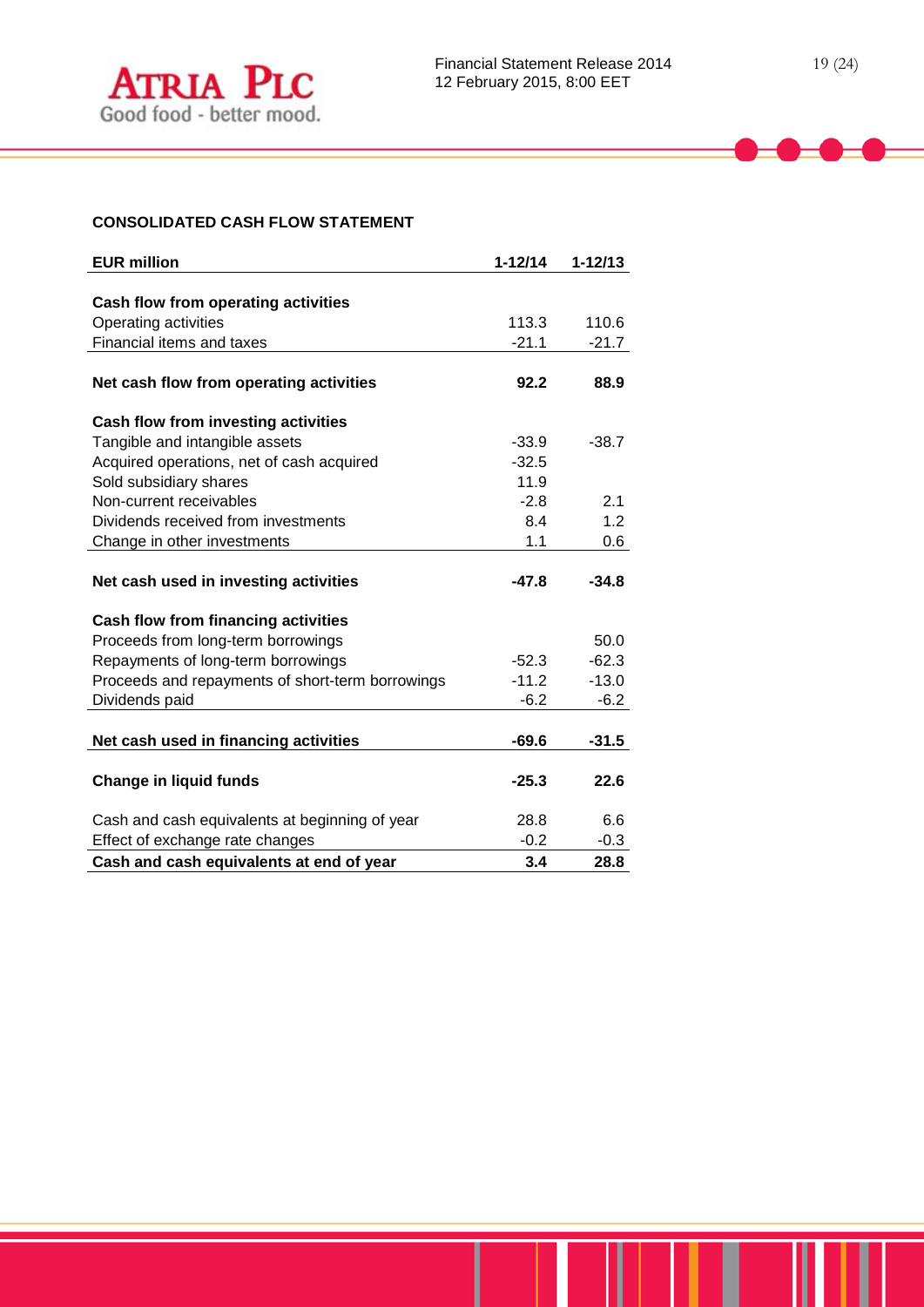

# **NOTES TO THE FINANCIAL STATEMENT RELEASE**

This financial statement release has been prepared in accordance with the IAS 34 Interim Financial Reporting standard. Atria has applied the same principles in preparing this report as in preparing the 2013 annual financial statements. However, as of 1 January 2014, the Group uses new or revised standards and IFRIC interpretations published by the IASB, referred to in the accounting principles of the 2013 annual financial statements. These new or revised standards and interpretations did not have any impact on the figures presented for the review period.

The principles for the calculation of key indicators have not changed, and they are presented in the 2013 annual financial statements. The figures given in this release are rounded to millions of euros, so the combined total of individual figures may differ from the total sum presented.

The figures presented in this financial statement release are unaudited.

## **OPERATING SEGMENTS**

| <b>EUR million</b>                 | 10-12/14 | 10-12/13 | $1 - 12/14$ | $1 - 12/13$ |
|------------------------------------|----------|----------|-------------|-------------|
| <b>Net sales</b>                   |          |          |             |             |
| <b>Atria Finland</b>               | 243.6    | 226.0    | 945.5       | 886.8       |
| Atria Scandinavia                  | 94.9     | 102.9    | 371.9       | 395.0       |
| Atria Russia                       | 22.3     | 30.6     | 98.8        | 121.5       |
| <b>Atria Baltic</b>                | 8.5      | 7.9      | 34.5        | 32.9        |
| Eliminations                       | $-5.9$   | $-6.8$   | $-24.7$     | $-25.1$     |
| <b>Total</b>                       | 363.4    | 360.6    | 1,426.1     | 1,411.0     |
|                                    |          |          |             |             |
| <b>EBIT</b>                        |          |          |             |             |
| Atria Finland                      | 15.6     | 9.1      | 33.6        | 32.9        |
| Atria Scandinavia                  | 4.7      | 5.7      | 14.9        | 12.2        |
| Atria Russia                       | $-0.9$   | $-1.9$   | $-5.7$      | $-21.0$     |
| <b>Atria Baltic</b>                | 0.1      | 0.1      | 0.0         | 0.1         |
| Unallocated                        | $-0.9$   | $-2.5$   | $-2.2$      | $-4.5$      |
| <b>Total</b>                       | 18.6     | 10.6     | 40.6        | 19.7        |
|                                    |          |          |             |             |
| <b>Investments</b>                 |          |          |             |             |
| Atria Finland                      | 3.5      | 7.7      | 47.1        | 26.7        |
| Atria Scandinavia                  | 2.4      | 3.0      | 10.3        | 10.6        |
| Atria Russia                       | 1.0      | 1.2      | 4.3         | 3.6         |
| <b>Atria Baltic</b>                | 0.5      | 0.0      | 0.9         | 0.2         |
| <b>Total</b>                       | 7.4      | 11.9     | 62.7        | 41.1        |
|                                    |          |          |             |             |
| <b>Depreciation and write-offs</b> |          |          |             |             |
| Atria Finland                      | 7.1      | 6.3      | 28.0        | 25.9        |
| Atria Scandinavia                  | 2.8      | 3.8      | 11.3        | 12.9        |
| Atria Russia                       | 1.0      | 1.6      | 6.4         | 23.2        |
| <b>Atria Baltic</b>                | 0.6      | 0.6      | 2.4         | 2.5         |
| <b>Total</b>                       | 11.6     | 12.3     | 48.1        | 64.4        |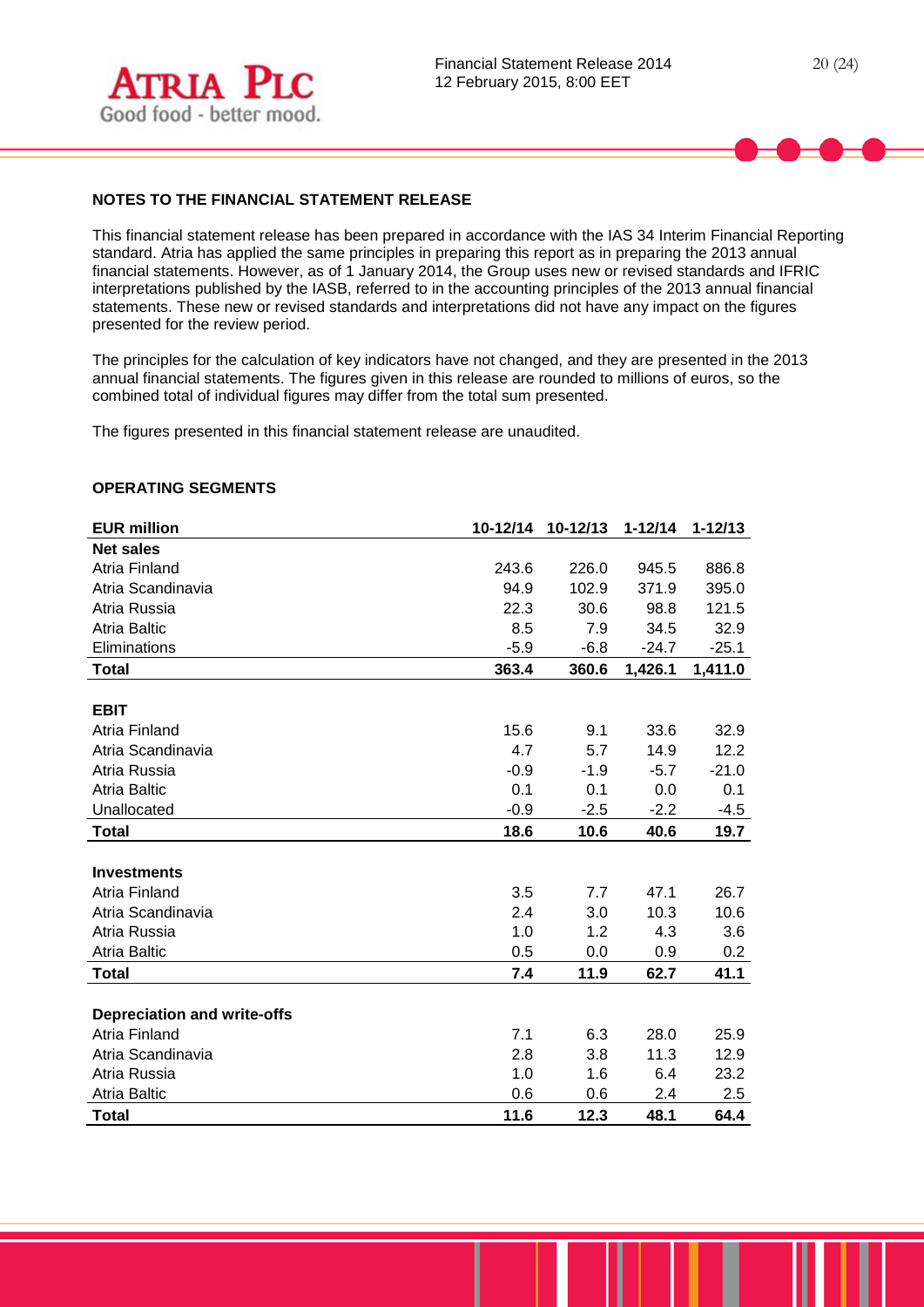**Fair value hierarcy:**

**EUR milloin**

| <b>Balance sheet items</b>          | 31.12.14 | Level 1 | Level <sub>2</sub> | Level 3 |
|-------------------------------------|----------|---------|--------------------|---------|
| <b>Non-current assets</b>           |          |         |                    |         |
| Available-for-sale financial assets | 1.3      | 0.2     |                    | 1.1     |
| Derivative financial instruments    | 0.0      |         | 0.0                |         |
| <b>Current assets</b>               |          |         |                    |         |
| Derivative financial instruments    | 5.2      |         | 5.2                |         |
| Total                               | 6.6      | 0.2     | 5.2                | 1.1     |
|                                     |          |         |                    |         |
| <b>Non-current liabilities</b>      |          |         |                    |         |
| Derivative financial instruments    | 5.7      |         | 5.7                |         |
| <b>Current liabilities</b>          |          |         |                    |         |
| Derivative financial instruments    | 2.3      |         | 2.3                |         |
| Total                               | 8.0      | 0.0     | 8.0                | 0.0     |
|                                     |          |         |                    |         |
|                                     |          |         |                    |         |
|                                     |          |         |                    |         |
| <b>Balance sheet items</b>          | 31.12.13 | Level 1 | Level <sub>2</sub> | Level 3 |
| <b>Non-current assets</b>           |          |         |                    |         |
| Available-for-sale financial assets | 2.2      | 0.2     |                    | 2.0     |
| <b>Current assets</b>               |          |         |                    |         |
| Derivative financial instruments    | 0.5      |         | 0.5                |         |
| Total                               | 2.7      | 0.2     | 0.5                | 2.0     |
|                                     |          |         |                    |         |
| <b>Non-current liabilities</b>      |          |         |                    |         |
| Derivative financial instruments    | 5.7      |         | 5.7                |         |
| <b>Current liabilities</b>          |          |         |                    |         |
| Derivative financial instruments    | 1.4      |         | 1.4                |         |

There were no transfers between Levels 1 and 2 during the period.

Level 1: Prices listed on active markets for identical assets and liabilities.

Level 2: Fair values can be determined either directly (i.e., as prices) or indirectly (i.e., derived from prices). Level 3: Fair values are not based on verifiable market prices.

## **Changes in financial instruments belonging to level 3:**

| <b>Unlisted shares</b> | 31.12.14 | 31.12.13 |
|------------------------|----------|----------|
| <b>Opening balance</b> | 2.0      | 1.6      |
| Purchases              |          | 0.4      |
| Decreases              | $-0.9$   |          |
| <b>Closing balance</b> | 1.1      | 2.0      |

Fair values of financial instruments do not deviate significantly from balance sheet values.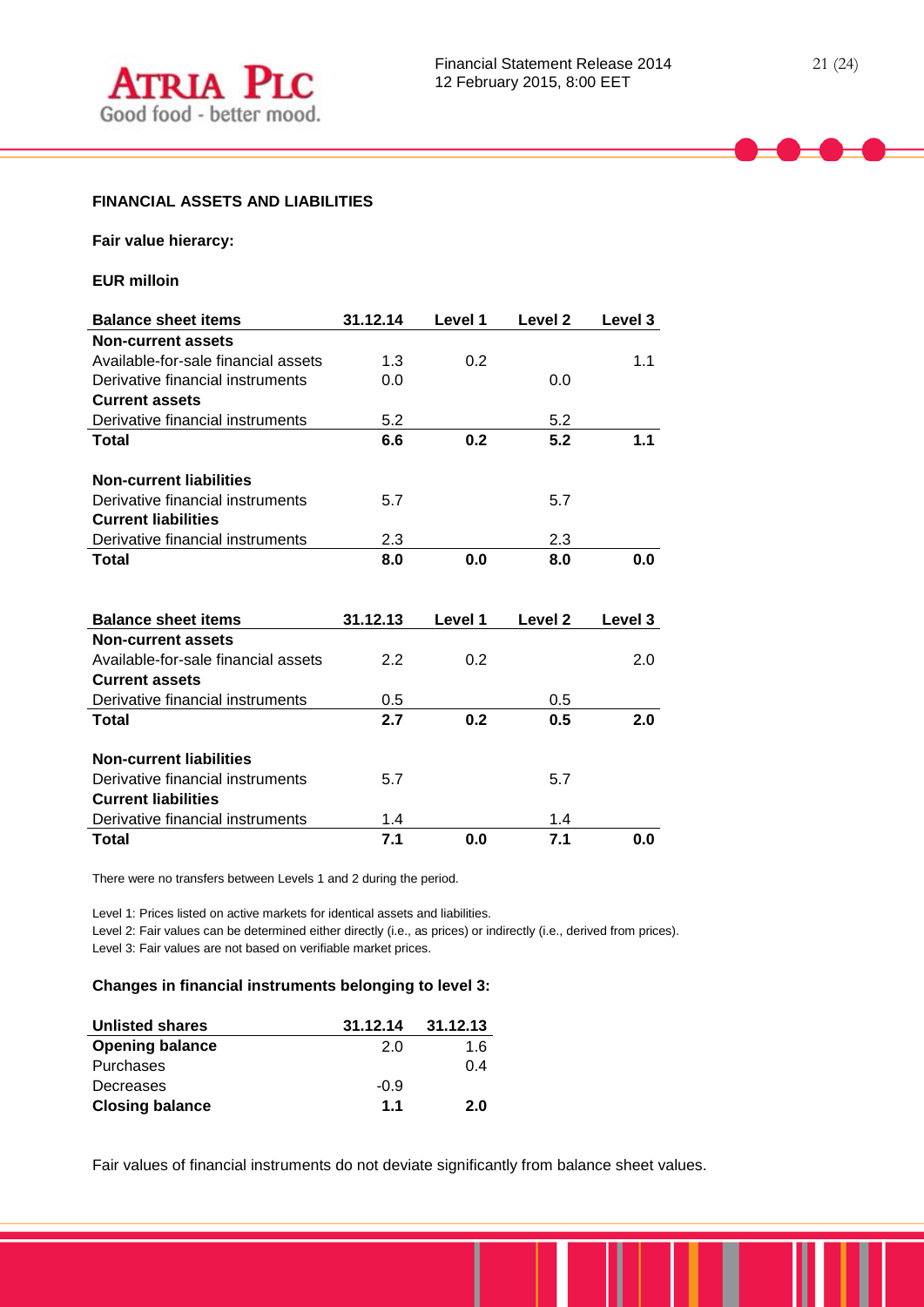# **NON-CURRENT ASSETS HELD FOR SALE**

| <b>EUR million</b>                       | 31.12.14 | 31.12.13 |
|------------------------------------------|----------|----------|
| Assets held for sale:                    |          |          |
| Scandinavia                              | 36.9     |          |
| Russia                                   | 3.7      | 5.9      |
| <b>Baltic</b>                            |          | 1.1      |
| <b>Total</b>                             | 40.6     | 7.0      |
| Liabilities classified as held for sale: |          |          |
| Scandinavia                              | 7.1      |          |

In May Atria sold factory building located in Lithuania for EUR 0.8 milloin. The deal generated a sales loss of EUR 0.4 milloin, which is included in Atria Baltic´s other operating expenses. In September Atria decided to sell the Falbygdens cheese business in Sweden. EUR 14.8 million in noncurrent assets and EUR 22.1 million in current assets related to the business were classified as assets held for sale. Liabilities related to the business amounted to EUR 7.1 million. In addition assets held for sale include a pig farm in Russia, which is classified as held for sale in 2013.

## **CONTINGENT LIABILITIES**

| <b>EUR million</b>                                              | 31.12.14    | 31.12.13    |
|-----------------------------------------------------------------|-------------|-------------|
| Debts with mortgages or other collateral                        |             |             |
| given as security                                               |             |             |
| Loans from financial institutions                               | 2.7         | 2.8         |
| Pension fund loans                                              | 5.4         | 5.6         |
| <b>Total</b>                                                    | 8.0         | 8.4         |
| Mortgages and other securities given as                         |             |             |
| comprehensive security                                          |             |             |
| Real estate mortgages                                           | 3.8         | 4.0         |
| Corporate mortgages                                             | 1.2         | 1.4         |
| Total                                                           | 5.0         | 5.3         |
| Guarantee engagements not included                              |             |             |
| in the balance sheet                                            |             |             |
| Guarantees                                                      | 0.4         | 0.6         |
| <b>RELATED PARTY TRANSACTIONS</b>                               |             |             |
| milj. EUR                                                       |             |             |
| The following transactions were completed with related parties: |             |             |
|                                                                 | $1 - 12/14$ | $1 - 12/13$ |
| Sales of goods and services                                     | 8.9         | 7.7         |
| Purchases of goods and services                                 | 89.0        | 84.3        |
| Sale of shares                                                  | 1.5         |             |
|                                                                 | 31.12.14    | 31.12.13    |
| Receivables                                                     | 2.3         | 1.1         |
| Liabilities                                                     | 5.9         | 7.4         |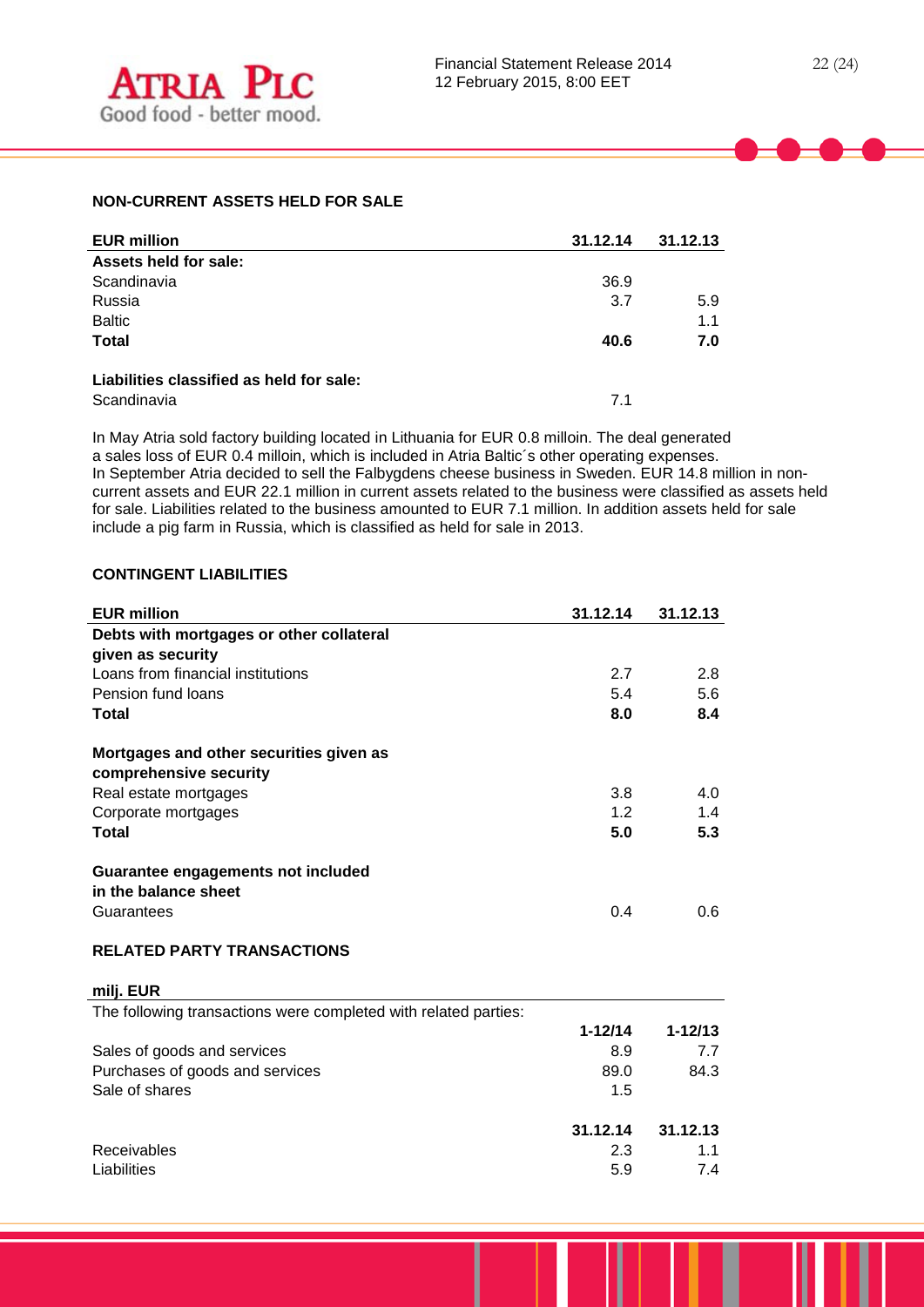

## **ACQUIRED OPERATIONS**

On 21 January 2014, the Finnish Competition and Consumer Authority announced its approval of Atria's acquisition of Saarioinen Oy's procurement, slaughtering and cutting operations for beef, pork and chicken, including Sahalahden Broiler Oy´s entire share capital as well as pork and beef slaughtering and cutting operations in Jyväskylä.

In conjunction with the deal, Atria and Saarioinen signed an agreement concerning meat deliveries from Atria to Saarioinen. The operations covered by the deal employ 400 people on average. As a result of the deal, Atria's net sales are projected to grow by around EUR 60 million per year. The purchase price was EUR 29.2 million. In addition, EUR 4.2 million was paid for producer receivables. The acquisition had no material effect on the Group's key figures.

The deal consolidates Atria's position as a processing company of domestic meat and complements Atria's existing operations and product range. A long-term cooperation agreement for meat deliveries to Saarioinen will increase the efficiency of production operations. The acquisition raised the capacity of the growing poultry operations. The operations were consolidated into Atria as of 1 February 2014.

| Sahalahden Broiler Oy<br><b>Slaughtering and cutting operations</b><br>for beef and pork in Jyväskylä | <b>Fair value</b><br>used in the<br>acquisition |
|-------------------------------------------------------------------------------------------------------|-------------------------------------------------|
|                                                                                                       |                                                 |
| Property, plant and equipment                                                                         | 8.2                                             |
| Intangible assets                                                                                     |                                                 |
| Contracts of the operations                                                                           | 9.0                                             |
| <b>Brands</b>                                                                                         | 0.9                                             |
| Goodwill                                                                                              | 11.5                                            |
| Other intangible assets                                                                               | 0.1                                             |
| Inventories                                                                                           | 0.4                                             |
| Current receivables                                                                                   | 7.5                                             |
| Cash in hand and at bank                                                                              | 0.9                                             |
| <b>Total assets</b>                                                                                   | 38.4                                            |
| Deferred tax liabilities                                                                              | 2.5                                             |
| Current liabilities                                                                                   | 2.4                                             |
| <b>Total liabilities</b>                                                                              | 4.9                                             |
| <b>Net assets</b>                                                                                     | 33.5                                            |
| <b>Purchase price</b>                                                                                 | 33.5                                            |
| Effect of the acquisition on cash flow                                                                | 32.5                                            |

The calculation was updated after the original presentation, because the value of acquired assets and therefore the purchase price have been specified.